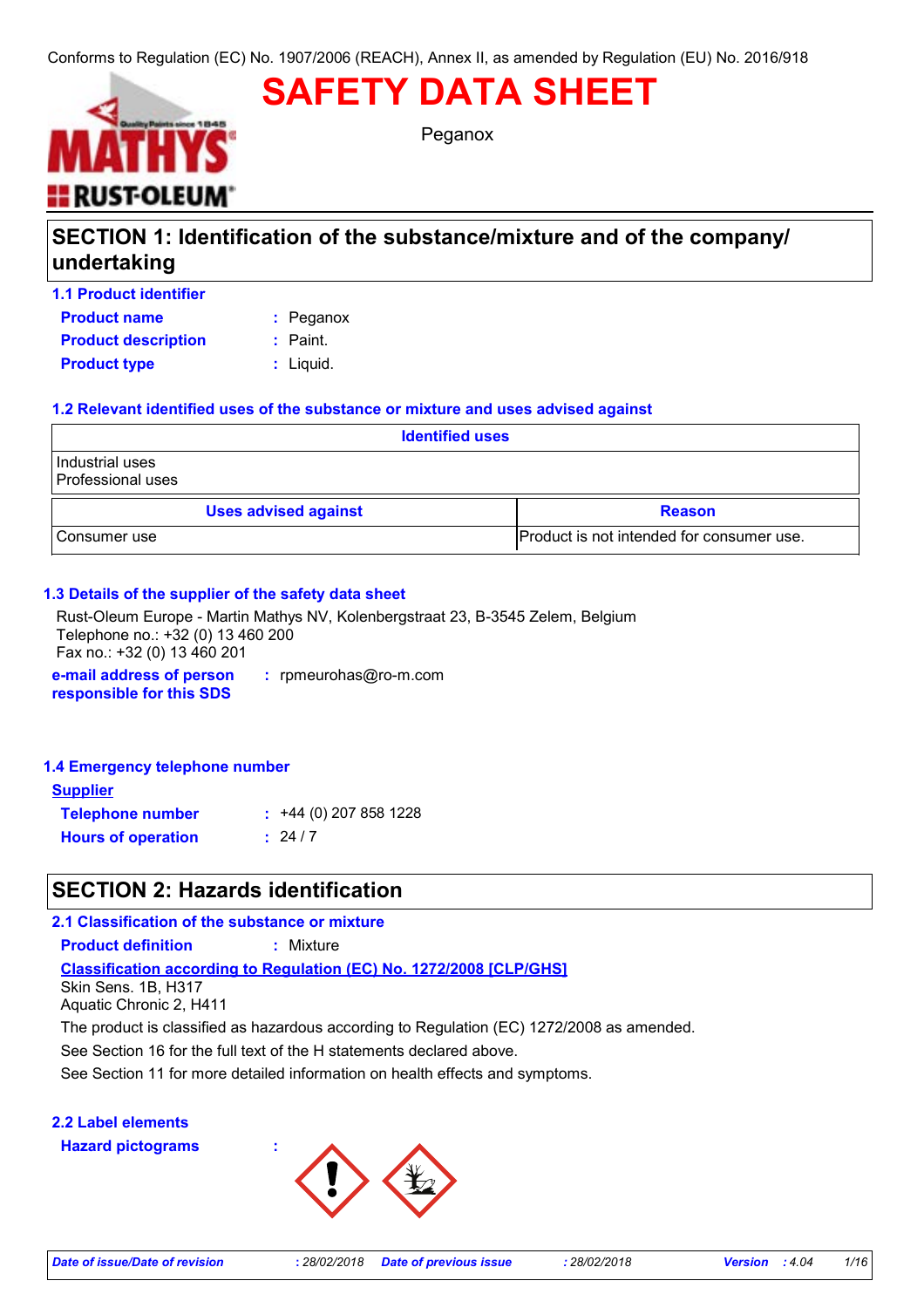## **SECTION 2: Hazards identification**

| <b>Signal word</b>                                                                                                                                              | : Warning                                                                                                                                                                                                                  |
|-----------------------------------------------------------------------------------------------------------------------------------------------------------------|----------------------------------------------------------------------------------------------------------------------------------------------------------------------------------------------------------------------------|
| <b>Hazard statements</b>                                                                                                                                        | : May cause an allergic skin reaction.<br>Toxic to aquatic life with long lasting effects.                                                                                                                                 |
| <b>Precautionary statements</b>                                                                                                                                 |                                                                                                                                                                                                                            |
| <b>General</b>                                                                                                                                                  | : Not applicable.                                                                                                                                                                                                          |
| <b>Prevention</b>                                                                                                                                               | : P261 - Avoid breathing vapour or spray.<br>P280 - Wear protective gloves:<br>- nitrile rubber gloves<br>P273 - Avoid release to the environment.                                                                         |
| <b>Response</b>                                                                                                                                                 | : P302 - IF ON SKIN:<br>P352 - Wash with plenty of soap and water.<br>P333 - If skin irritation or rash occurs:<br>P313 - Get medical attention.                                                                           |
| <b>Storage</b>                                                                                                                                                  | : Not applicable.                                                                                                                                                                                                          |
| <b>Disposal</b>                                                                                                                                                 | : P501 - Dispose of contents and container in accordance with all local, regional,<br>national and international regulations.                                                                                              |
| <b>Hazardous ingredients</b>                                                                                                                                    | : Poly[oxy(methyl-1,2-ethanediyl)], a-(methylphenyl)-w-hydroxy-; 2-octyl-2H-isothiazol-<br>3-one                                                                                                                           |
| <b>Supplemental label</b><br>elements                                                                                                                           | Contains: 1,2-benzisothiazol-3(2H)-one and Reaction mass of: 5-chloro-2-methyl-<br>4-isothiazolin-3-one [EC no. 247-500-7] and 2-methyl-2H-isothiazol-3-one [EC no.<br>220-239-6] (3:1). May produce an allergic reaction. |
| <b>Annex XVII - Restrictions</b><br>on the manufacture,<br>placing on the market and<br>use of certain dangerous<br>substances, mixtures and<br><b>articles</b> | : Not applicable.                                                                                                                                                                                                          |
| <b>Special packaging requirements</b>                                                                                                                           |                                                                                                                                                                                                                            |
| <b>Containers to be fitted</b><br>with child-resistant<br>fastenings                                                                                            | : Not applicable.                                                                                                                                                                                                          |
| <b>Tactile warning of danger</b>                                                                                                                                | : Not applicable.                                                                                                                                                                                                          |
| <b>2.3 Other hazards</b>                                                                                                                                        |                                                                                                                                                                                                                            |

**Other hazards which do : not result in classification** : None known.

## **SECTION 3: Composition/information on ingredients**

|                                                                                   |                                                                                            |               | <b>Classification</b>                                        |             |  |
|-----------------------------------------------------------------------------------|--------------------------------------------------------------------------------------------|---------------|--------------------------------------------------------------|-------------|--|
| <b>Product/ingredient</b><br>name                                                 | <b>Identifiers</b>                                                                         | $\frac{9}{6}$ | <b>Regulation (EC) No. 1272/2008 [CLP]</b>                   | <b>Type</b> |  |
| trizinc bis<br>(orthophosphate)                                                   | IREACH #:<br>l02-2119485044-40<br>IEC: 231-944-3<br>CAS: 7779-90-0<br>lIndex: 030-011-00-6 | $\leq 5$      | Aquatic Acute 1, H400 (M=1)<br>Aquatic Chronic 1, H410 (M=1) | $[1]$       |  |
| Poly[oxy(methyl-1,2-<br>ethanediyl)], $\alpha$ -(<br>methylphenyl)-ω-<br>hydroxy- | IREACH #:<br>l02-2119549982-25<br>ICAS: 9064-13-5                                          | ≤3            | Skin Sens. 1B, H317                                          | $[1]$       |  |
| zinc oxide                                                                        | IREACH #:<br>l01-2119463881-32<br>IEC: 215-222-5                                           | ≤3            | Aquatic Acute 1, H400 (M=1)<br>Aquatic Chronic 1, H410 (M=1) | $[1]$       |  |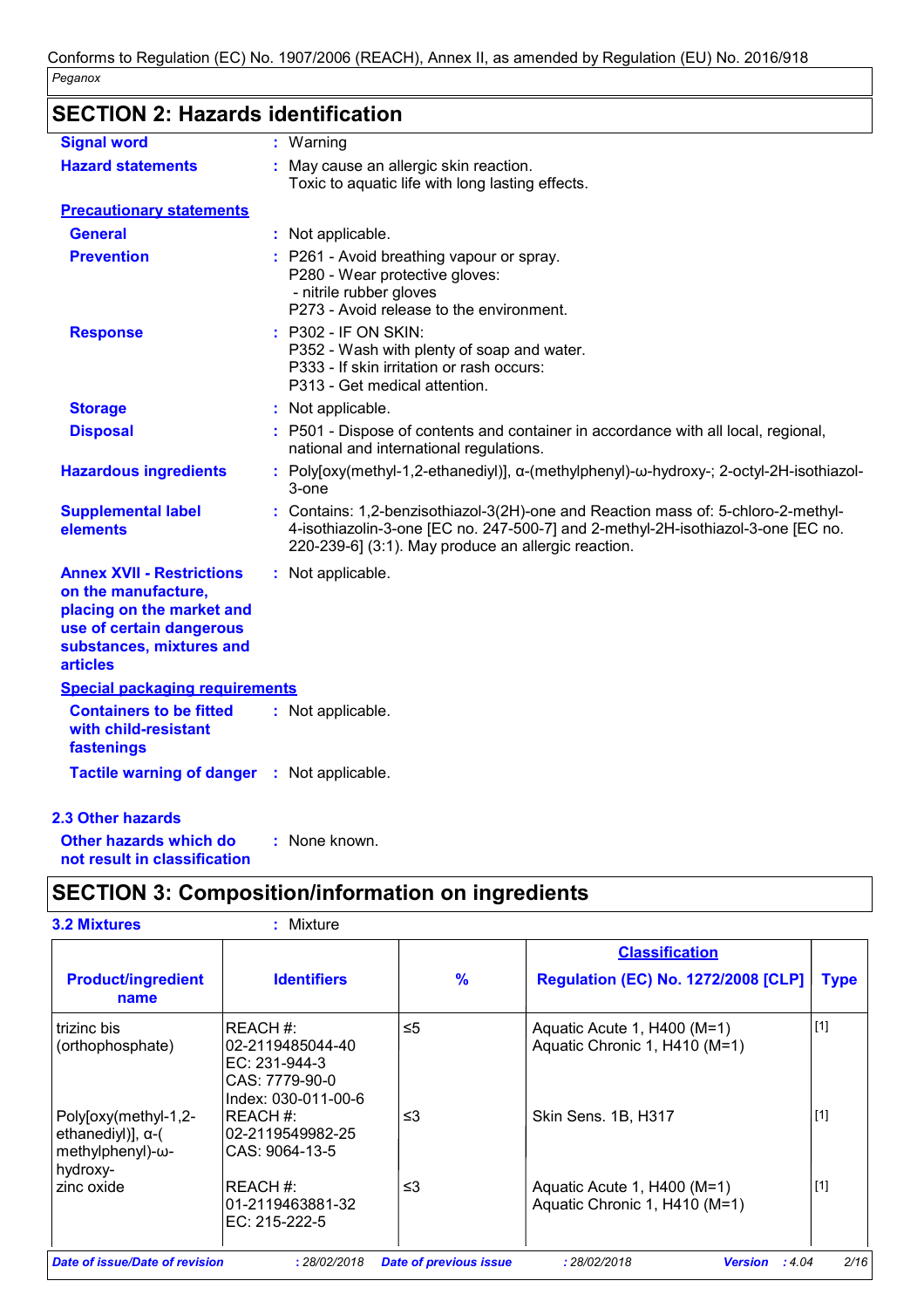### **SECTION 3: Composition/information on ingredients**

| 2-octyl-2H-isothiazol-<br>3-one | CAS: 1314-13-2<br>Index: 030-013-00-7<br>IREACH #:<br>17-2119390467-28<br>EC: 247-761-7<br>CAS: 26530-20-1<br>Index: 613-112-00-5 | ≤0,1 | Acute Tox. 3, H301<br>Acute Tox. 3, H311<br>Acute Tox. 2, H330<br>Skin Corr. 1B, H314<br>Eye Dam. 1, H318<br>Skin Sens. 1A, H317<br>Aquatic Acute 1, H400 (M=10)<br>Aquatic Chronic 1, H410 (M=1)<br>See Section 16 for the full text of the<br>H statements declared above. | [1] |
|---------------------------------|-----------------------------------------------------------------------------------------------------------------------------------|------|------------------------------------------------------------------------------------------------------------------------------------------------------------------------------------------------------------------------------------------------------------------------------|-----|
|---------------------------------|-----------------------------------------------------------------------------------------------------------------------------------|------|------------------------------------------------------------------------------------------------------------------------------------------------------------------------------------------------------------------------------------------------------------------------------|-----|

There are no additional ingredients present which, within the current knowledge of the supplier and in the

concentrations applicable, are classified as hazardous to health or the environment, are PBTs, vPvBs or Substances of equivalent concern, or have been assigned a workplace exposure limit and hence require reporting in this section.

Type

[1] Substance classified with a health or environmental hazard

[2] Substance with a workplace exposure limit

[3] Substance meets the criteria for PBT according to Regulation (EC) No. 1907/2006, Annex XIII

[4] Substance meets the criteria for vPvB according to Regulation (EC) No. 1907/2006, Annex XIII

[5] Substance of equivalent concern

[6] Additional disclosure due to company policy

Occupational exposure limits, if available, are listed in Section 8.

### **SECTION 4: First aid measures**

#### **4.1 Description of first aid measures**

| <b>. Lescription of illst ald illeasures</b> |                                                                                                                                                                                                                                                                          |
|----------------------------------------------|--------------------------------------------------------------------------------------------------------------------------------------------------------------------------------------------------------------------------------------------------------------------------|
| <b>General</b>                               | : In all cases of doubt, or when symptoms persist, seek medical attention. Never give<br>anything by mouth to an unconscious person. If unconscious, place in recovery<br>position and seek medical advice.                                                              |
| <b>Eye contact</b>                           | : Remove contact lenses, irrigate copiously with clean, fresh water, holding the<br>eyelids apart for at least 10 minutes and seek immediate medical advice.                                                                                                             |
| <b>Inhalation</b>                            | : Remove to fresh air. Keep person warm and at rest. If not breathing, if breathing is<br>irregular or if respiratory arrest occurs, provide artificial respiration or oxygen by<br>trained personnel.                                                                   |
| <b>Skin contact</b>                          | : Remove contaminated clothing and shoes. Wash skin thoroughly with soap and<br>water or use recognised skin cleanser. Do NOT use solvents or thinners.                                                                                                                  |
| <b>Ingestion</b>                             | : If swallowed, seek medical advice immediately and show the container or label.<br>Keep person warm and at rest. Do NOT induce vomiting.                                                                                                                                |
| <b>Protection of first-aiders</b>            | : No action shall be taken involving any personal risk or without suitable training. It<br>may be dangerous to the person providing aid to give mouth-to-mouth resuscitation.<br>Wash contaminated clothing thoroughly with water before removing it, or wear<br>gloves. |

#### **4.2 Most important symptoms and effects, both acute and delayed**

There are no data available on the mixture itself. The mixture has been assessed following the conventional method of the CLP Regulation (EC) No 1272/2008 and is classified for toxicological properties accordingly. See Sections 2 and 3 for details.

Exposure to component solvent vapour concentrations in excess of the stated occupational exposure limit may result in adverse health effects such as mucous membrane and respiratory system irritation and adverse effects on the kidneys, liver and central nervous system. Symptoms and signs include headache, dizziness, fatigue, muscular weakness, drowsiness and, in extreme cases, loss of consciousness.

Solvents may cause some of the above effects by absorption through the skin. Repeated or prolonged contact with the mixture may cause removal of natural fat from the skin, resulting in non-allergic contact dermatitis and absorption through the skin.

If splashed in the eyes, the liquid may cause irritation and reversible damage.

This takes into account, where known, delayed and immediate effects and also chronic effects of components from short-term and long-term exposure by oral, inhalation and dermal routes of exposure and eye contact.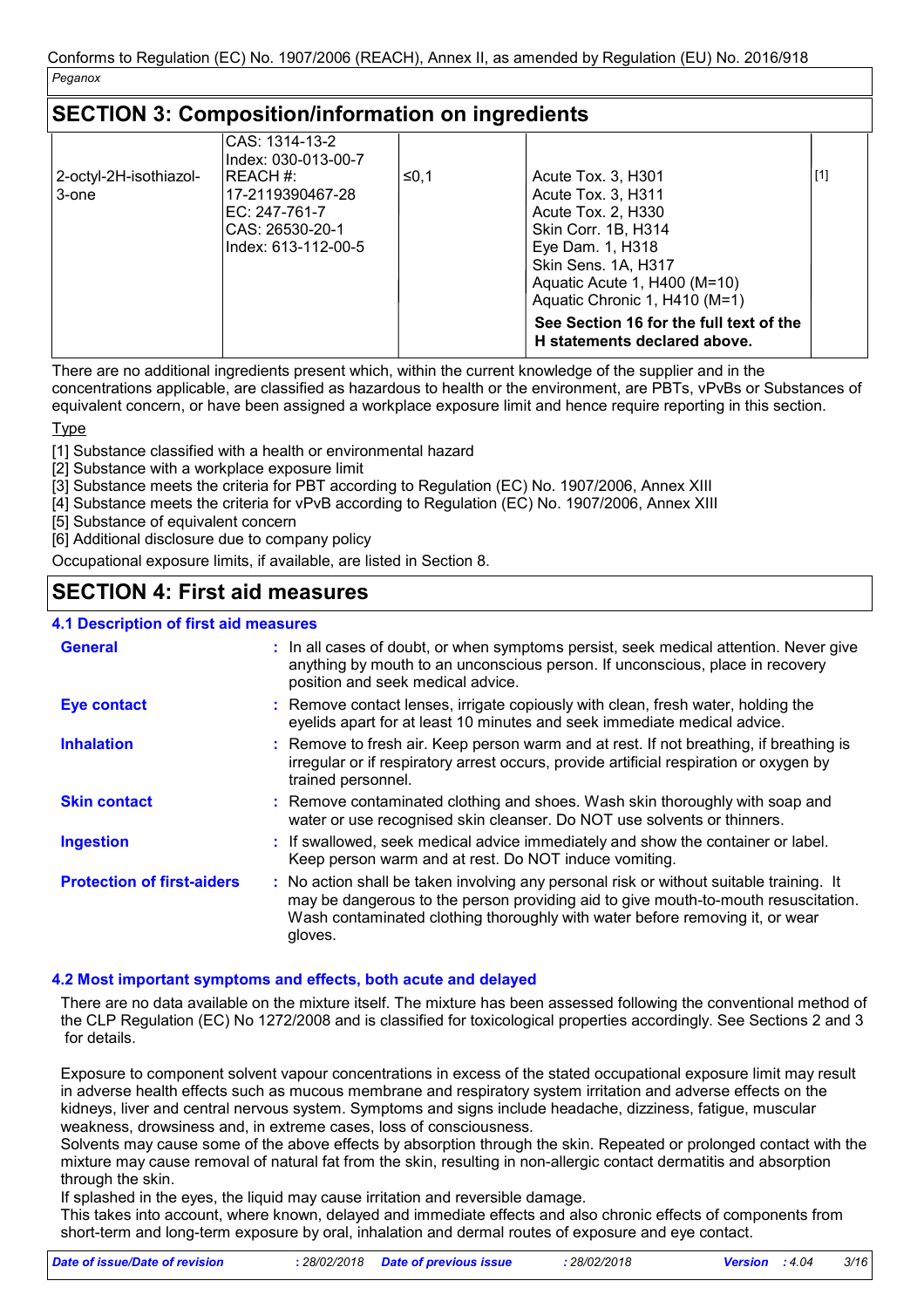### **SECTION 4: First aid measures**

Contains Poly[oxy(methyl-1,2-ethanediyl)], α-(methylphenyl)-ω-hydroxy-, 2-octyl-2H-isothiazol-3-one, 1,2 benzisothiazol-3(2H)-one, Reaction mass of: 5-chloro-2-methyl-4-isothiazolin-3-one [EC no. 247-500-7] and 2-methyl-2H-isothiazol-3-one [EC no. 220-239-6] (3:1). May produce an allergic reaction.

### **Over-exposure signs/symptoms**

| Eye contact                | : No specific data.                                                                                                            |
|----------------------------|--------------------------------------------------------------------------------------------------------------------------------|
| <b>Inhalation</b>          | : No specific data.                                                                                                            |
| <b>Skin contact</b>        | : Adverse symptoms may include the following:<br>irritation<br>redness                                                         |
| <b>Ingestion</b>           | : No specific data.                                                                                                            |
|                            | 4.3 Indication of any immediate medical attention and special treatment needed                                                 |
| <b>Notes to physician</b>  | : Treat symptomatically. Contact poison treatment specialist immediately if large<br>quantities have been ingested or inhaled. |
| <b>Specific treatments</b> | $:$ No specific treatment.                                                                                                     |

See toxicological information (Section 11)

| <b>SECTION 5: Firefighting measures</b>                  |                                                                                                                                                                                                                                                                                                                                                                       |  |
|----------------------------------------------------------|-----------------------------------------------------------------------------------------------------------------------------------------------------------------------------------------------------------------------------------------------------------------------------------------------------------------------------------------------------------------------|--|
| 5.1 Extinguishing media                                  |                                                                                                                                                                                                                                                                                                                                                                       |  |
| <b>Suitable extinguishing</b><br>media                   | : Recommended: alcohol-resistant foam, $CO2$ , powders, water spray.                                                                                                                                                                                                                                                                                                  |  |
| <b>Unsuitable extinguishing</b><br>media                 | : Do not use water jet.                                                                                                                                                                                                                                                                                                                                               |  |
|                                                          | 5.2 Special hazards arising from the substance or mixture                                                                                                                                                                                                                                                                                                             |  |
| <b>Hazards from the</b><br>substance or mixture          | : In a fire or if heated, a pressure increase will occur and the container may burst.<br>This material is toxic to aquatic life with long lasting effects. Fire water<br>contaminated with this material must be contained and prevented from being<br>discharged to any waterway, sewer or drain.                                                                    |  |
| <b>Hazardous thermal</b><br>decomposition products       | : Decomposition products may include the following materials:<br>carbon dioxide<br>carbon monoxide<br>phosphorus oxides<br>metal oxide/oxides                                                                                                                                                                                                                         |  |
| <b>5.3 Advice for firefighters</b>                       |                                                                                                                                                                                                                                                                                                                                                                       |  |
| <b>Special protective actions</b><br>for fire-fighters   | : Promptly isolate the scene by removing all persons from the vicinity of the incident if<br>there is a fire. No action shall be taken involving any personal risk or without<br>suitable training.                                                                                                                                                                   |  |
| <b>Special protective</b><br>equipment for fire-fighters | : Fire-fighters should wear appropriate protective equipment and self-contained<br>breathing apparatus (SCBA) with a full face-piece operated in positive pressure<br>mode. Clothing for fire-fighters (including helmets, protective boots and gloves)<br>conforming to European standard EN 469 will provide a basic level of protection for<br>chemical incidents. |  |
| <b>Additional information</b>                            | No unusual hazard if involved in a fire.                                                                                                                                                                                                                                                                                                                              |  |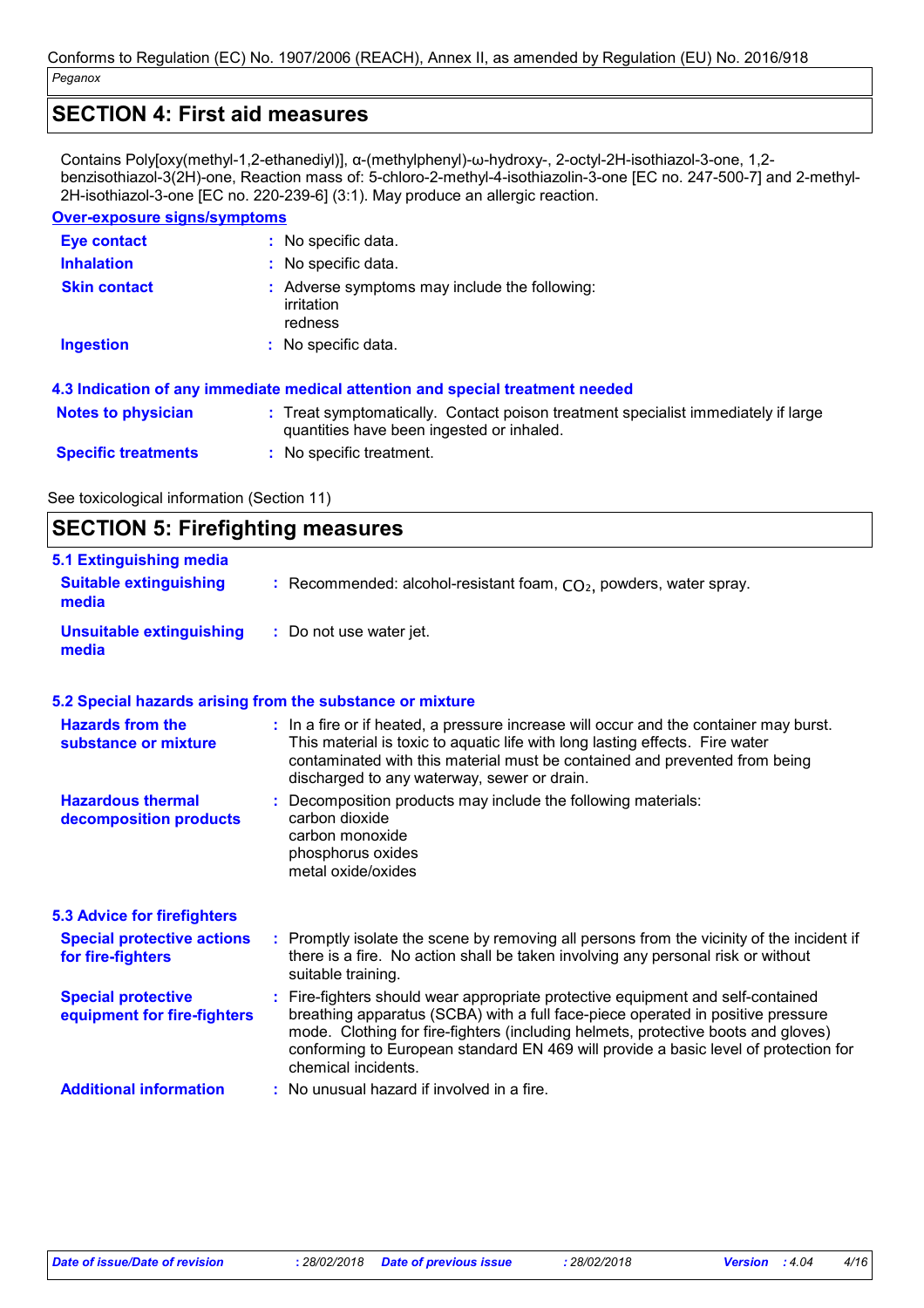## **SECTION 6: Accidental release measures**

|                                                  | 6.1 Personal precautions, protective equipment and emergency procedures                                                                                                                                                                                                                                                                                                                                                                                                                                                                                                                         |
|--------------------------------------------------|-------------------------------------------------------------------------------------------------------------------------------------------------------------------------------------------------------------------------------------------------------------------------------------------------------------------------------------------------------------------------------------------------------------------------------------------------------------------------------------------------------------------------------------------------------------------------------------------------|
| For non-emergency<br>personnel                   | : No action shall be taken involving any personal risk or without suitable training.<br>Evacuate surrounding areas. Keep unnecessary and unprotected personnel from<br>entering. Do not touch or walk through spilt material. Avoid breathing vapour or<br>mist. Provide adequate ventilation. Wear appropriate respirator when ventilation is<br>inadequate. Put on appropriate personal protective equipment.                                                                                                                                                                                 |
|                                                  | For emergency responders : If specialised clothing is required to deal with the spillage, take note of any<br>information in Section 8 on suitable and unsuitable materials. See also the<br>information in "For non-emergency personnel".                                                                                                                                                                                                                                                                                                                                                      |
| <b>6.2 Environmental</b><br>precautions          | : Avoid dispersal of spilt material and runoff and contact with soil, waterways, drains<br>and sewers. Inform the relevant authorities if the product has caused environmental<br>pollution (sewers, waterways, soil or air). Water polluting material. May be harmful<br>to the environment if released in large quantities. Collect spillage.                                                                                                                                                                                                                                                 |
|                                                  | 6.3 Methods and material for containment and cleaning up                                                                                                                                                                                                                                                                                                                                                                                                                                                                                                                                        |
| <b>Small spill</b>                               | : Stop leak if without risk. Move containers from spill area. Dilute with water and mop<br>up if water-soluble. Alternatively, or if water-insoluble, absorb with an inert dry<br>material and place in an appropriate waste disposal container. Dispose of via a<br>licensed waste disposal contractor.                                                                                                                                                                                                                                                                                        |
| <b>Large spill</b>                               | Stop leak if without risk. Move containers from spill area. Approach the release<br>from upwind. Prevent entry into sewers, water courses, basements or confined<br>areas. Wash spillages into an effluent treatment plant or proceed as follows.<br>Contain and collect spillage with non-combustible, absorbent material e.g. sand,<br>earth, vermiculite or diatomaceous earth and place in container for disposal<br>according to local regulations. Dispose of via a licensed waste disposal contractor.<br>Contaminated absorbent material may pose the same hazard as the spilt product. |
| <b>6.4 Reference to other</b><br><b>sections</b> | : See Section 1 for emergency contact information.<br>See Section 8 for information on appropriate personal protective equipment.<br>See Section 13 for additional waste treatment information.                                                                                                                                                                                                                                                                                                                                                                                                 |

## **SECTION 7: Handling and storage**

The information in this section contains generic advice and guidance.

| <b>7.1 Precautions for safe</b><br>handling | : Due to the organic solvents content of the mixture:<br>Prevent the creation of flammable or explosive concentrations of vapours in air and<br>avoid vapour concentrations higher than the occupational exposure limits.<br>In addition, the product should only be used in areas from which all naked lights and<br>other sources of ignition have been excluded. Electrical equipment should be<br>protected to the appropriate standard.<br>Keep away from heat, sparks and flame. No sparking tools should be used.<br>Avoid contact with skin and eyes. Avoid the inhalation of dust, particulates, spray or<br>mist arising from the application of this mixture. Avoid inhalation of dust from<br>sanding.<br>Eating, drinking and smoking should be prohibited in areas where this material is<br>handled, stored and processed.<br>Put on appropriate personal protective equipment (see Section 8).<br>Never use pressure to empty. Container is not a pressure vessel.<br>Always keep in containers made from the same material as the original one.<br>Comply with the health and safety at work laws.<br>Information on fire and explosion protection<br>Vapours are heavier than air and may spread along floors. Vapours may form<br>explosive mixtures with air. |
|---------------------------------------------|-----------------------------------------------------------------------------------------------------------------------------------------------------------------------------------------------------------------------------------------------------------------------------------------------------------------------------------------------------------------------------------------------------------------------------------------------------------------------------------------------------------------------------------------------------------------------------------------------------------------------------------------------------------------------------------------------------------------------------------------------------------------------------------------------------------------------------------------------------------------------------------------------------------------------------------------------------------------------------------------------------------------------------------------------------------------------------------------------------------------------------------------------------------------------------------------------------------------------------------------------------------------------------------|
|                                             | When operators, whether spraying or not, have to work inside the spray booth,<br>ventilation is unlikely to be sufficient to control particulates and solvent vapour in all                                                                                                                                                                                                                                                                                                                                                                                                                                                                                                                                                                                                                                                                                                                                                                                                                                                                                                                                                                                                                                                                                                       |
| <b>Date of issue/Date of revision</b>       | 5/16<br><b>Date of previous issue</b><br>Version : 4.04<br>: 28/02/2018<br>: 28/02/2018                                                                                                                                                                                                                                                                                                                                                                                                                                                                                                                                                                                                                                                                                                                                                                                                                                                                                                                                                                                                                                                                                                                                                                                           |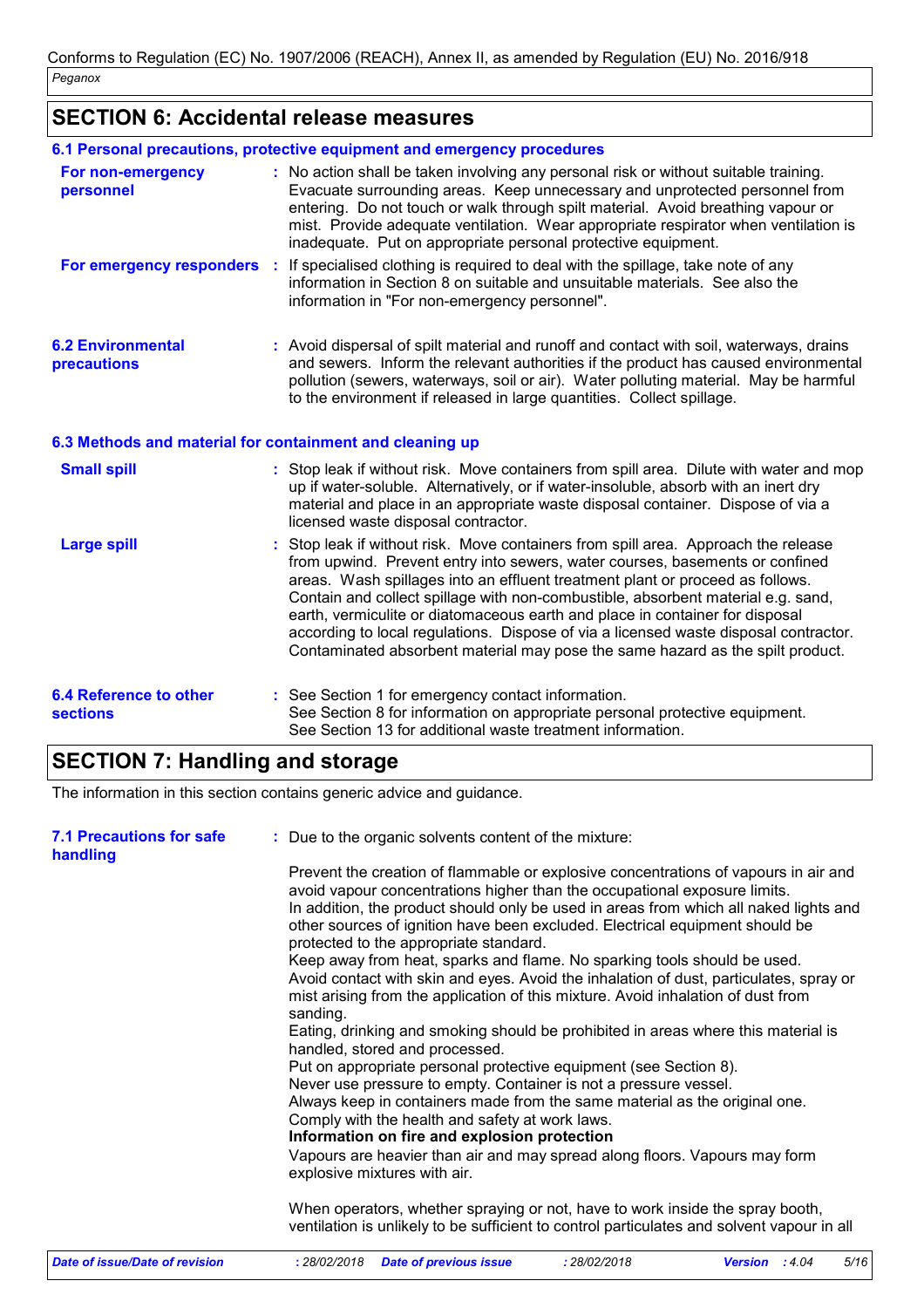### **SECTION 7: Handling and storage**

cases. In such circumstances they should wear a compressed air-fed respirator during the spraying process and until such time as the particulates and solvent vapour concentration has fallen below the exposure limits.

#### **7.2 Conditions for safe storage, including any incompatibilities**

Store in accordance with local regulations.

**Notes on joint storage**

Keep away from: oxidising agents, strong alkalis, strong acids.

#### **Additional information on storage conditions**

Observe label precautions. Do not store below the following temperature: 0°C (32°F). Store in a dry, cool and wellventilated area. Keep away from heat and direct sunlight.

Keep container tightly closed.

Keep away from sources of ignition. No smoking. Prevent unauthorised access. Containers that have been opened must be carefully resealed and kept upright to prevent leakage.

#### **Seveso Directive - Reporting thresholds (in tonnes)**

#### **Danger criteria**

| <b>Category</b> | Notification and MAPP Safety report threshold<br><b>threshold</b> |     |
|-----------------|-------------------------------------------------------------------|-----|
| E <sub>2</sub>  | 200                                                               | 500 |

#### **7.3 Specific end use(s)**

**Recommendations : Industrial sector specific : solutions** : Not available. : Not available.

### **SECTION 8: Exposure controls/personal protection**

The information in this section contains generic advice and guidance. Information is provided based on typical anticipated uses of the product. Additional measures might be required for bulk handling or other uses that could significantly increase worker exposure or environmental releases.

#### **8.1 Control parameters**

#### **Occupational exposure limits**

No exposure limit value known.

**Recommended monitoring procedures :** If this product contains ingredients with exposure limits, personal, workplace atmosphere or biological monitoring may be required to determine the effectiveness of the ventilation or other control measures and/or the necessity to use respiratory protective equipment. Reference should be made to monitoring standards, such as the following: European Standard EN 689 (Workplace atmospheres - Guidance for the assessment of exposure by inhalation to chemical agents for comparison with limit values and measurement strategy) European Standard EN 14042 (Workplace atmospheres - Guide for the application and use of procedures for the assessment of exposure to chemical and biological agents) European Standard EN 482 (Workplace atmospheres - General requirements for the performance of procedures for the measurement of chemical agents) Reference to national guidance documents for methods for the determination of hazardous substances will also be required.

#### **DNELs/DMELs**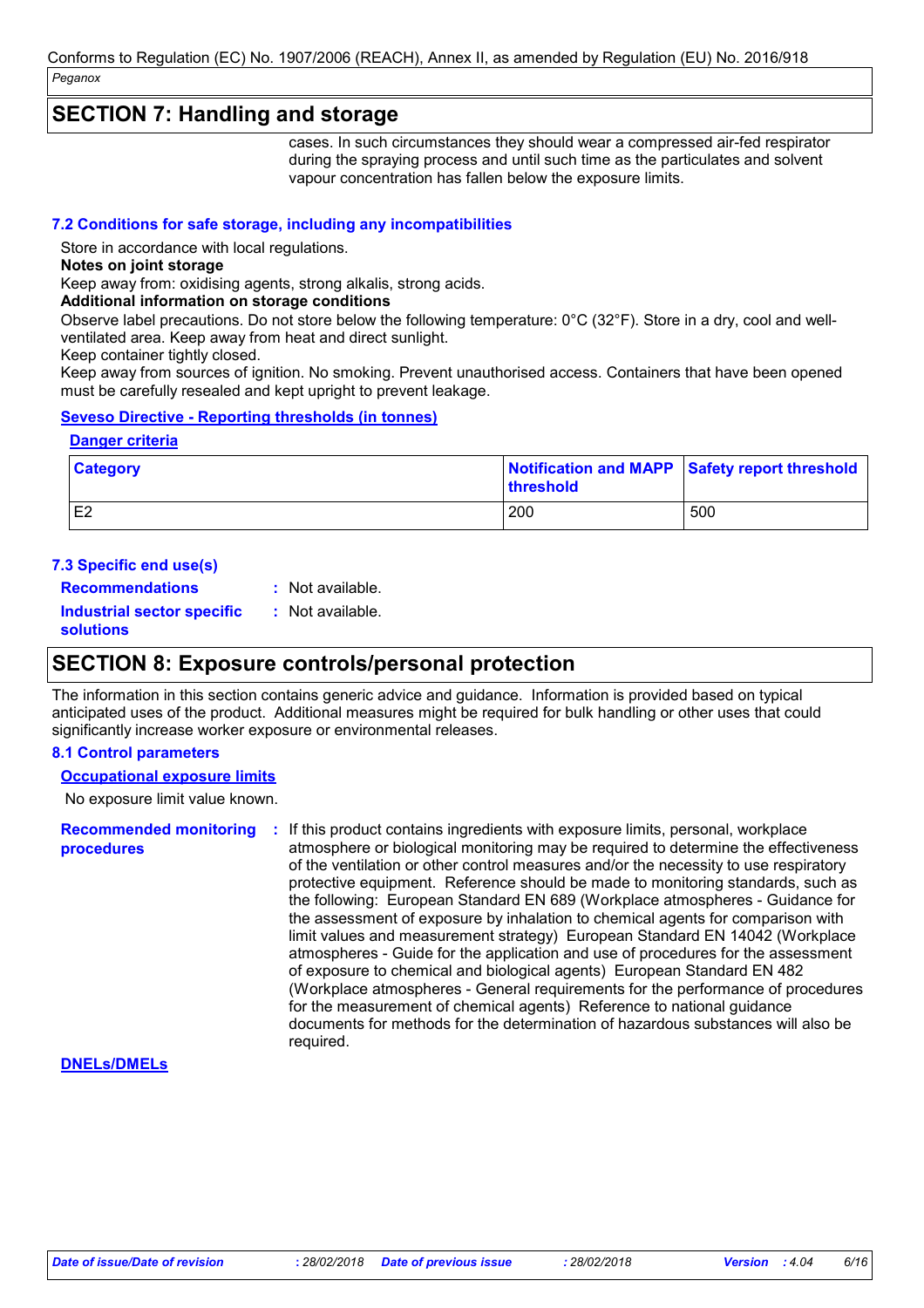### **SECTION 8: Exposure controls/personal protection**

| <b>Product/ingredient name</b> | <b>Type</b> | <b>Exposure</b>         | <b>Value</b>            | <b>Population</b> | <b>Effects</b> |
|--------------------------------|-------------|-------------------------|-------------------------|-------------------|----------------|
| trizinc bis(orthophosphate)    | <b>DNEL</b> | Long term<br>Inhalation | 5 mg/ $m3$              | Workers           | Systemic       |
|                                | <b>DNEL</b> | Long term<br>Inhalation | $2,5$ mg/m <sup>3</sup> | Consumers         | Systemic       |
|                                | <b>DNEL</b> | Long term Dermal        | 83 mg/kg<br>bw/day      | Workers           | Systemic       |
|                                | <b>DNEL</b> | Long term Dermal        | 83 mg/kg<br>bw/day      | Consumers         | Systemic       |
|                                | <b>DNEL</b> | Long term Oral          | $0,83$ mg/<br>kg bw/day | Consumers         | Systemic       |
| zinc oxide                     | <b>DNEL</b> | Long term<br>Inhalation | 5 mg/ $m3$              | Workers           | Systemic       |
|                                | <b>DNEL</b> | Long term<br>Inhalation | $2,5$ mg/m <sup>3</sup> | Consumers         | Systemic       |
|                                | <b>DNEL</b> | Long term Dermal        | 83 mg/kg<br>bw/day      | Workers           | Systemic       |
|                                | <b>DNEL</b> | Long term Dermal        | 83 mg/kg<br>bw/day      | Consumers         | Systemic       |
|                                | <b>DNEL</b> | Long term Oral          | $0,83$ mg/<br>kg bw/day | Consumers         | Systemic       |

#### **PNECs**

| <b>Product/ingredient name</b> | <b>Compartment Detail</b> | <b>Value</b>    | <b>Method Detail</b> |
|--------------------------------|---------------------------|-----------------|----------------------|
| trizinc bis(orthophosphate)    | Fresh water               | 48,1 µg/l       |                      |
|                                | Marine                    | $14,2 \mu$ g/l  |                      |
|                                | Fresh water sediment      | 550,2 mg/kg     |                      |
|                                | Marine water sediment     | 263,9 mg/kg     |                      |
|                                | Soil                      | 249,4 mg/kg     |                      |
|                                | Sewage Treatment          | $121,4 \mu g/l$ |                      |
|                                | Plant                     |                 |                      |
| zinc oxide                     | Fresh water               | $25,6$ µg/l     |                      |
|                                | Marine                    | $7,6$ µg/l      |                      |
|                                | Sewage Treatment          | 64,7 µg/l       |                      |
|                                | Plant                     |                 |                      |
|                                | Fresh water sediment      | 146 mg/kg dwt   |                      |
|                                | Marine water sediment     | 70,3 mg/kg dwt  |                      |
|                                | Soil                      | 44,3 mg/kg dwt  |                      |

#### **8.2 Exposure controls**

Provide adequate ventilation. Where reasonably practicable, this should be **:** achieved by the use of local exhaust ventilation and good general extraction. If these are not sufficient to maintain concentrations of particulates and solvent vapours below the OEL, suitable respiratory protection must be worn. **Appropriate engineering controls**

#### **Individual protection measures**

| <b>Hygiene measures</b>    | : Wash hands, forearms and face thoroughly after handling chemical products, before<br>eating, smoking and using the lavatory and at the end of the working period.<br>Appropriate techniques should be used to remove potentially contaminated clothing.<br>Contaminated work clothing should not be allowed out of the workplace. Wash<br>contaminated clothing before reusing. Ensure that eyewash stations and safety<br>showers are close to the workstation location. |
|----------------------------|-----------------------------------------------------------------------------------------------------------------------------------------------------------------------------------------------------------------------------------------------------------------------------------------------------------------------------------------------------------------------------------------------------------------------------------------------------------------------------|
| <b>Eye/face protection</b> | : Safety eyewear complying with an approved standard should be used when a risk<br>assessment indicates this is necessary to avoid exposure to liquid splashes, mists,<br>gases or dusts. If contact is possible, the following protection should be worn,<br>unless the assessment indicates a higher degree of protection: safety glasses with<br>side-shields. Recommended: safety glasses with side-shields (EN 166)                                                    |
| <b>Skin protection</b>     |                                                                                                                                                                                                                                                                                                                                                                                                                                                                             |
| <b>Hand protection</b>     |                                                                                                                                                                                                                                                                                                                                                                                                                                                                             |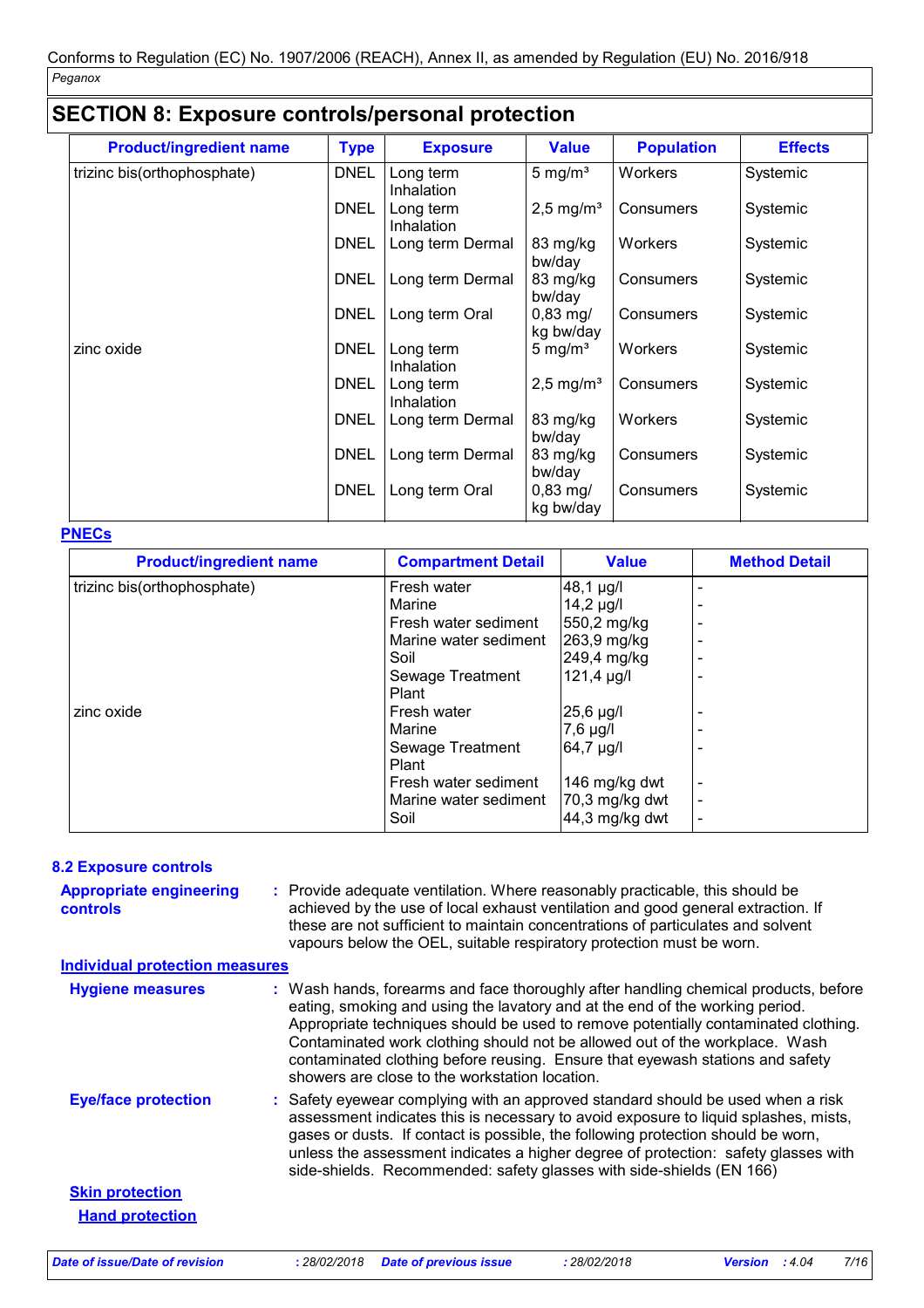## **SECTION 8: Exposure controls/personal protection**

| combination of chemicals.                                                                                                             |  | There is no one glove material or combination of materials that will give unlimited resistance to any individual or                                                                                                                                                                                                                                             |  |  |  |  |  |
|---------------------------------------------------------------------------------------------------------------------------------------|--|-----------------------------------------------------------------------------------------------------------------------------------------------------------------------------------------------------------------------------------------------------------------------------------------------------------------------------------------------------------------|--|--|--|--|--|
| The breakthrough time must be greater than the end use time of the product.                                                           |  |                                                                                                                                                                                                                                                                                                                                                                 |  |  |  |  |  |
| The instructions and information provided by the glove manufacturer on use, storage, maintenance and<br>replacement must be followed. |  |                                                                                                                                                                                                                                                                                                                                                                 |  |  |  |  |  |
| Gloves should be replaced regularly and if there is any sign of damage to the glove material.                                         |  |                                                                                                                                                                                                                                                                                                                                                                 |  |  |  |  |  |
| Always ensure that gloves are free from defects and that they are stored and used correctly.                                          |  |                                                                                                                                                                                                                                                                                                                                                                 |  |  |  |  |  |
| The performance or effectiveness of the glove may be reduced by physical/chemical damage and poor<br>maintenance.                     |  |                                                                                                                                                                                                                                                                                                                                                                 |  |  |  |  |  |
| occurred.                                                                                                                             |  | Barrier creams may help to protect the exposed areas of the skin but should not be applied once exposure has                                                                                                                                                                                                                                                    |  |  |  |  |  |
| <b>Gloves</b>                                                                                                                         |  | : For prolonged or repeated handling, use the following type of gloves:                                                                                                                                                                                                                                                                                         |  |  |  |  |  |
|                                                                                                                                       |  | Recommended: > 8 hours (breakthrough time): nitrile rubber (0.5mm)                                                                                                                                                                                                                                                                                              |  |  |  |  |  |
|                                                                                                                                       |  | The recommendation for the type or types of glove to use when handling this<br>product is based on information from the following source:                                                                                                                                                                                                                       |  |  |  |  |  |
|                                                                                                                                       |  | EN 374-3: 2003                                                                                                                                                                                                                                                                                                                                                  |  |  |  |  |  |
|                                                                                                                                       |  | The user must check that the final choice of type of glove selected for handling this<br>product is the most appropriate and takes into account the particular conditions of<br>use, as included in the user's risk assessment.                                                                                                                                 |  |  |  |  |  |
| <b>Body protection</b>                                                                                                                |  | : Personal protective equipment for the body should be selected based on the task<br>being performed and the risks involved and should be approved by a specialist<br>before handling this product. Recommended: Wear overalls or long sleeved shirt.<br>(EN 467)                                                                                               |  |  |  |  |  |
| <b>Other skin protection</b>                                                                                                          |  | : Appropriate footwear and any additional skin protection measures should be<br>selected based on the task being performed and the risks involved and should be<br>approved by a specialist before handling this product.                                                                                                                                       |  |  |  |  |  |
| <b>Respiratory protection</b>                                                                                                         |  | : Based on the hazard and potential for exposure, select a respirator that meets the<br>appropriate standard or certification. Respirators must be used according to a<br>respiratory protection program to ensure proper fitting, training, and other important<br>aspects of use. Recommended: organic vapour (Type A) and particulate filter (EN<br>$141$ ). |  |  |  |  |  |
| <b>Environmental exposure</b><br>controls                                                                                             |  | : Emissions from ventilation or work process equipment should be checked to ensure<br>they comply with the requirements of environmental protection legislation. In some<br>cases, fume scrubbers, filters or engineering modifications to the process<br>equipment will be necessary to reduce emissions to acceptable levels.                                 |  |  |  |  |  |

## **SECTION 9: Physical and chemical properties**

### **9.1 Information on basic physical and chemical properties**

| <b>Appearance</b>                                      |                                                                                                                                                                                                                                                          |
|--------------------------------------------------------|----------------------------------------------------------------------------------------------------------------------------------------------------------------------------------------------------------------------------------------------------------|
| <b>Physical state</b>                                  | : Liquid.                                                                                                                                                                                                                                                |
| <b>Colour</b>                                          | : Various                                                                                                                                                                                                                                                |
| <b>Odour</b>                                           | Not available.                                                                                                                                                                                                                                           |
| <b>Odour threshold</b>                                 | : Not available.                                                                                                                                                                                                                                         |
| pH                                                     | : 8 to 9                                                                                                                                                                                                                                                 |
| <b>Melting point/freezing point</b>                    | $: 0^{\circ}$ C                                                                                                                                                                                                                                          |
| Initial boiling point and<br>boiling range             | $: >100^{\circ}$ C                                                                                                                                                                                                                                       |
| <b>Flash point</b>                                     | $:$ Closed cup: $>150^{\circ}$ C [Product does not sustain combustion.]                                                                                                                                                                                  |
| <b>Evaporation rate</b>                                | $:$ <1 (butyl acetate = 1)                                                                                                                                                                                                                               |
| <b>Flammability (solid, gas)</b>                       | Non-flammable in the presence of the following materials or conditions: open<br>÷.<br>flames, sparks and static discharge, heat and shocks and mechanical impacts.<br>Non-flammable but will burn on prolonged exposure to flame or high<br>temperature. |
| <b>Upper/lower flammability or</b><br>explosive limits | $:$ Not available.                                                                                                                                                                                                                                       |
| Date of issue/Date of revision                         | : 28/02/2018<br>8/16<br><b>Date of previous issue</b><br>: 28/02/2018<br>:4.04<br><b>Version</b>                                                                                                                                                         |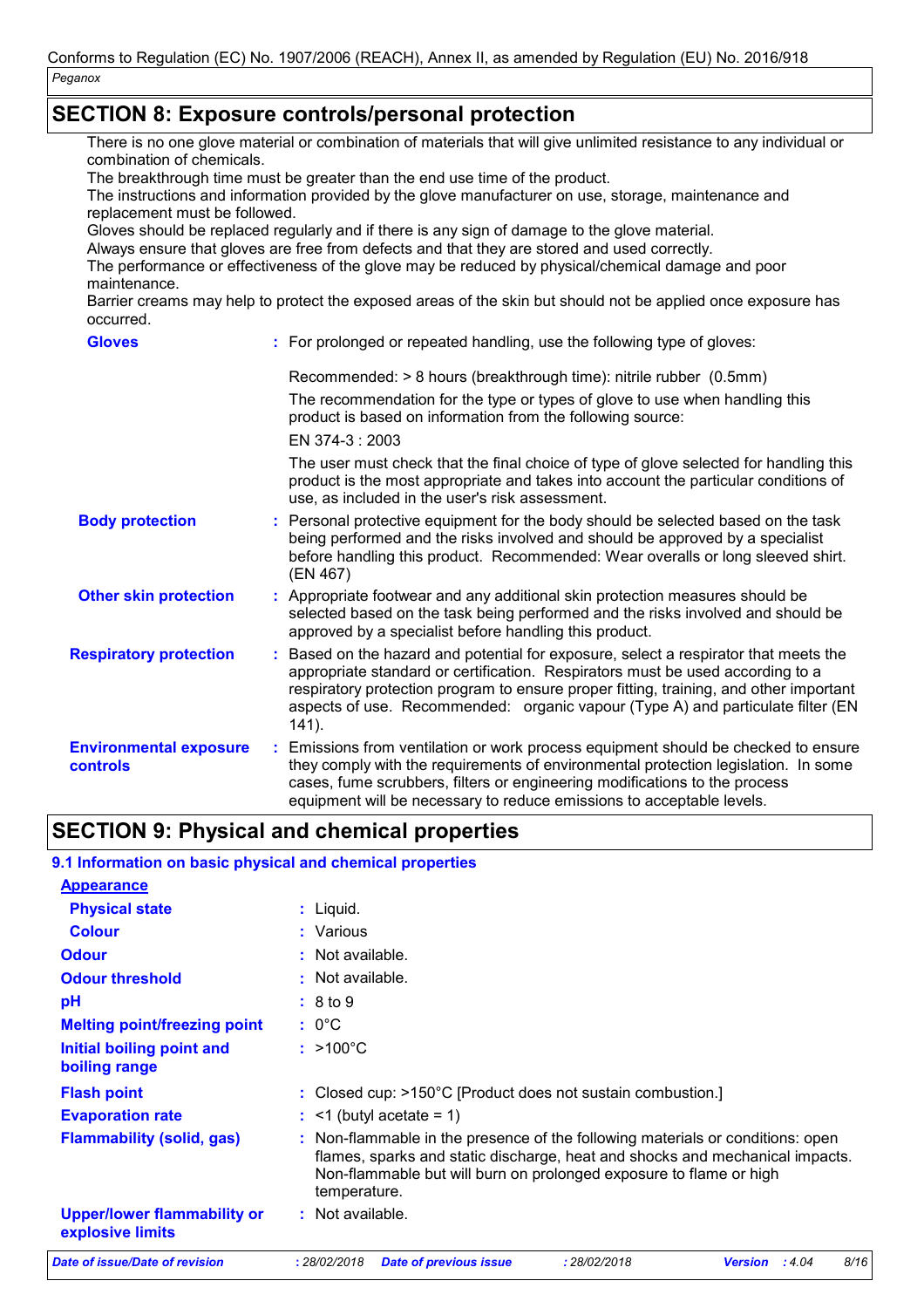## **SECTION 9: Physical and chemical properties**

| <b>Vapour pressure</b>                                            | $:$ >2 kPa [room temperature]                                                                                                                                                                                    |
|-------------------------------------------------------------------|------------------------------------------------------------------------------------------------------------------------------------------------------------------------------------------------------------------|
| <b>Vapour density</b>                                             | : $>1$ [Air = 1]                                                                                                                                                                                                 |
| <b>Relative density</b>                                           | $: 1,2$ to 1,3                                                                                                                                                                                                   |
| <b>Solubility(ies)</b>                                            | : Soluble in the following materials: cold water and hot water.<br>Very slightly soluble in the following materials: methanol and acetone.<br>Insoluble in the following materials: diethyl ether and n-octanol. |
| <b>Partition coefficient: n-octanol/: Not available.</b><br>water |                                                                                                                                                                                                                  |
| <b>Auto-ignition temperature</b>                                  | $:$ Not available.                                                                                                                                                                                               |
| <b>Decomposition temperature</b>                                  | $:$ Not available.                                                                                                                                                                                               |
| <b>Viscosity</b>                                                  | : Dynamic (room temperature): $5000$ mPa s                                                                                                                                                                       |
| <b>Explosive properties</b>                                       | : Non-explosive in the presence of the following materials or conditions: open<br>flames, sparks and static discharge, heat and shocks and mechanical impacts.<br>No unusual hazard if involved in a fire.       |
| <b>Oxidising properties</b>                                       | : Not available.                                                                                                                                                                                                 |

#### **9.2 Other information**

No additional information.

### **SECTION 10: Stability and reactivity**

| <b>10.1 Reactivity</b>                            | : No specific test data related to reactivity available for this product or its ingredients.                                                                                                  |
|---------------------------------------------------|-----------------------------------------------------------------------------------------------------------------------------------------------------------------------------------------------|
| <b>10.2 Chemical stability</b>                    | : Stable under recommended storage and handling conditions (see Section 7).                                                                                                                   |
| <b>10.3 Possibility of</b><br>hazardous reactions | : Under normal conditions of storage and use, hazardous reactions will not occur.                                                                                                             |
| <b>10.4 Conditions to avoid</b>                   | : When exposed to high temperatures may produce hazardous decomposition<br>products.                                                                                                          |
| 10.5 Incompatible materials                       | Keep away from the following materials to prevent strong exothermic reactions:<br>oxidising agents, strong alkalis, strong acids.                                                             |
| <b>10.6 Hazardous</b><br>decomposition products   | : Under normal conditions of storage and use, hazardous decomposition products<br>should not be produced. If involved in a fire, toxic gases including CO, CO2 and<br>smoke can be generated. |

### **SECTION 11: Toxicological information**

### **11.1 Information on toxicological effects**

#### **Acute toxicity**

| <b>Product/ingredient name</b> | <b>Result</b>                    | <b>Species</b> | <b>Dose</b>               | <b>Exposure</b> |
|--------------------------------|----------------------------------|----------------|---------------------------|-----------------|
| trizinc bis(orthophosphate)    | <b>LC50 Inhalation Dusts and</b> | Rat            | $>5.7$ mg/l               | 4 hours         |
|                                | mists                            |                |                           |                 |
|                                | LD50 Oral                        | Rat            | >5000 mg/kg               |                 |
| Poly[oxy(methyl-1,2-           | LD50 Oral                        | Rat            | 6000 mg/kg                |                 |
| ethanediyl)], a-(methylphenyl  |                                  |                |                           |                 |
| )-ω-hydroxy-                   |                                  |                |                           |                 |
|                                | LD50 Oral                        | Rat            | >2000 mg/kg               |                 |
| zinc oxide                     | <b>LC50 Inhalation Dusts and</b> | Mouse          | 2500 mg/m <sup>3</sup>    | 4 hours         |
|                                | mists                            |                |                           |                 |
|                                | <b>LC50 Inhalation Dusts and</b> | Rat            | $>5700$ mg/m <sup>3</sup> | 4 hours         |
|                                | mists                            |                |                           |                 |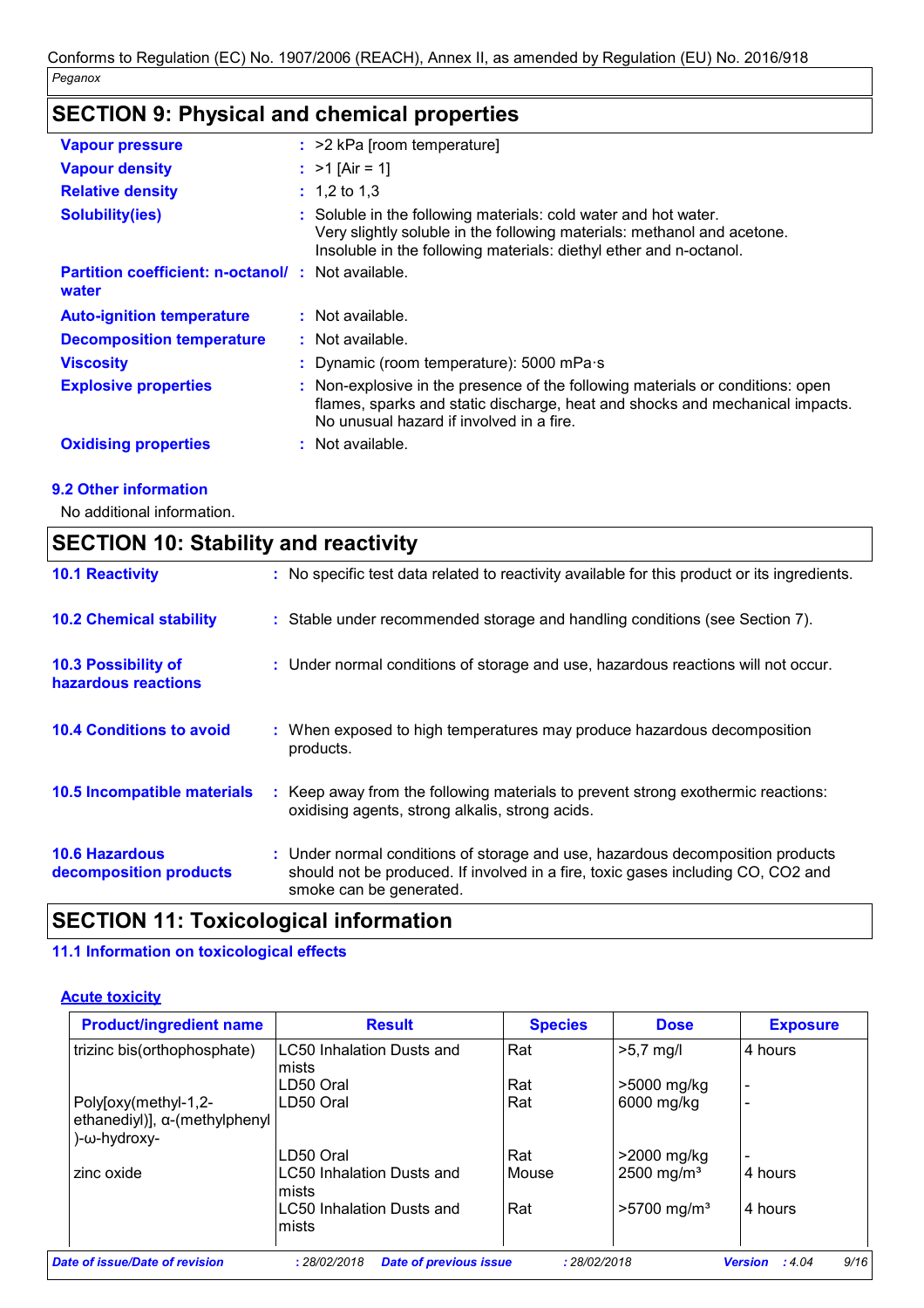| <b>SECTION 11: Toxicological information</b> |                                    |        |             |                          |  |
|----------------------------------------------|------------------------------------|--------|-------------|--------------------------|--|
|                                              | LD50 Oral                          | Rat    | $>15$ g/kg  |                          |  |
| 2-octyl-2H-isothiazol-3-one                  | LC50 Inhalation Dusts and<br>mists | Rat    | $0,27$ mg/l | 4 hours                  |  |
|                                              | LD50 Dermal                        | Rabbit | 311 mg/kg   | $\overline{\phantom{a}}$ |  |
|                                              | LD50 Dermal                        | Rat    | 2000 mg/kg  |                          |  |
|                                              | LD50 Oral                          | Rat    | $248$ mg/kg |                          |  |

**Conclusion/Summary :** Based on available data, the classification criteria are not met.

#### **Acute toxicity estimates**

Not available.

#### **Irritation/Corrosion**

| <b>Product/ingredient name</b> | <b>Result</b>          | <b>Species</b> | <b>Score</b> | <b>Exposure</b>                | <b>Observation</b>       |
|--------------------------------|------------------------|----------------|--------------|--------------------------------|--------------------------|
| l zinc oxide                   | Eyes - Mild irritant   | Rabbit         |              | 24 hours 500   -<br>milligrams |                          |
|                                | Skin - Mild irritant   | Rabbit         |              | 24 hours 500 -<br>milligrams   |                          |
| 2-octyl-2H-isothiazol-3-one    | Eyes - Severe irritant | Rabbit         |              |                                | $\overline{\phantom{a}}$ |

#### **Conclusion/Summary**

**Skin :** Based on available data, the classification criteria are not met.

**Eyes Exercise 2 EXECUTE:** Based on available data, the classification criteria are not met.

**Respiratory :** Based on available data, the classification criteria are not met.

#### **Sensitisation**

| <b>Product/ingredient name</b>                                                | <b>Route of</b><br>exposure | <b>Species</b> | <b>Result</b> |
|-------------------------------------------------------------------------------|-----------------------------|----------------|---------------|
| Polyloxy(methyl-1,2-<br>ethanediyl)], $\alpha$ -(methylphenyl<br>)-ω-hydroxy- | skin                        | Mouse          | Sensitising   |
| 2-octyl-2H-isothiazol-3-one                                                   | skin                        | Rat            | Sensitising   |
|                                                                               |                             |                |               |

| <b>Conclusion/Summary</b>                                 |                                                                                            |
|-----------------------------------------------------------|--------------------------------------------------------------------------------------------|
| <b>Skin</b>                                               | : May cause an allergic skin reaction.                                                     |
| <b>Respiratory</b>                                        | : Based on available data, the classification criteria are not met.                        |
| <b>Mutagenicity</b>                                       |                                                                                            |
| <b>Conclusion/Summary</b>                                 | : Based on available data, the classification criteria are not met.                        |
| <b>Carcinogenicity</b>                                    |                                                                                            |
| <b>Conclusion/Summary</b>                                 | : Based on available data, the classification criteria are not met.                        |
| <b>Reproductive toxicity</b>                              |                                                                                            |
| <b>Conclusion/Summary</b>                                 | : Based on available data, the classification criteria are not met.                        |
| <b>Teratogenicity</b>                                     |                                                                                            |
| <b>Conclusion/Summary</b>                                 | : Based on available data, the classification criteria are not met.                        |
| <b>Specific target organ toxicity (single exposure)</b>   |                                                                                            |
| Not available.                                            |                                                                                            |
| <b>Specific target organ toxicity (repeated exposure)</b> |                                                                                            |
| Not available.                                            |                                                                                            |
| <b>Aspiration hazard</b>                                  |                                                                                            |
| Not available.                                            |                                                                                            |
|                                                           | Delayed and immediate effects as well as chronic effects from short and long-term exposure |
| <b>Short term exposure</b>                                |                                                                                            |

**Potential immediate effects :** Not available.

**Potential delayed effects :** Not available.

*Date of issue/Date of revision* **:** *28/02/2018 Date of previous issue : 28/02/2018 Version : 4.04 10/16*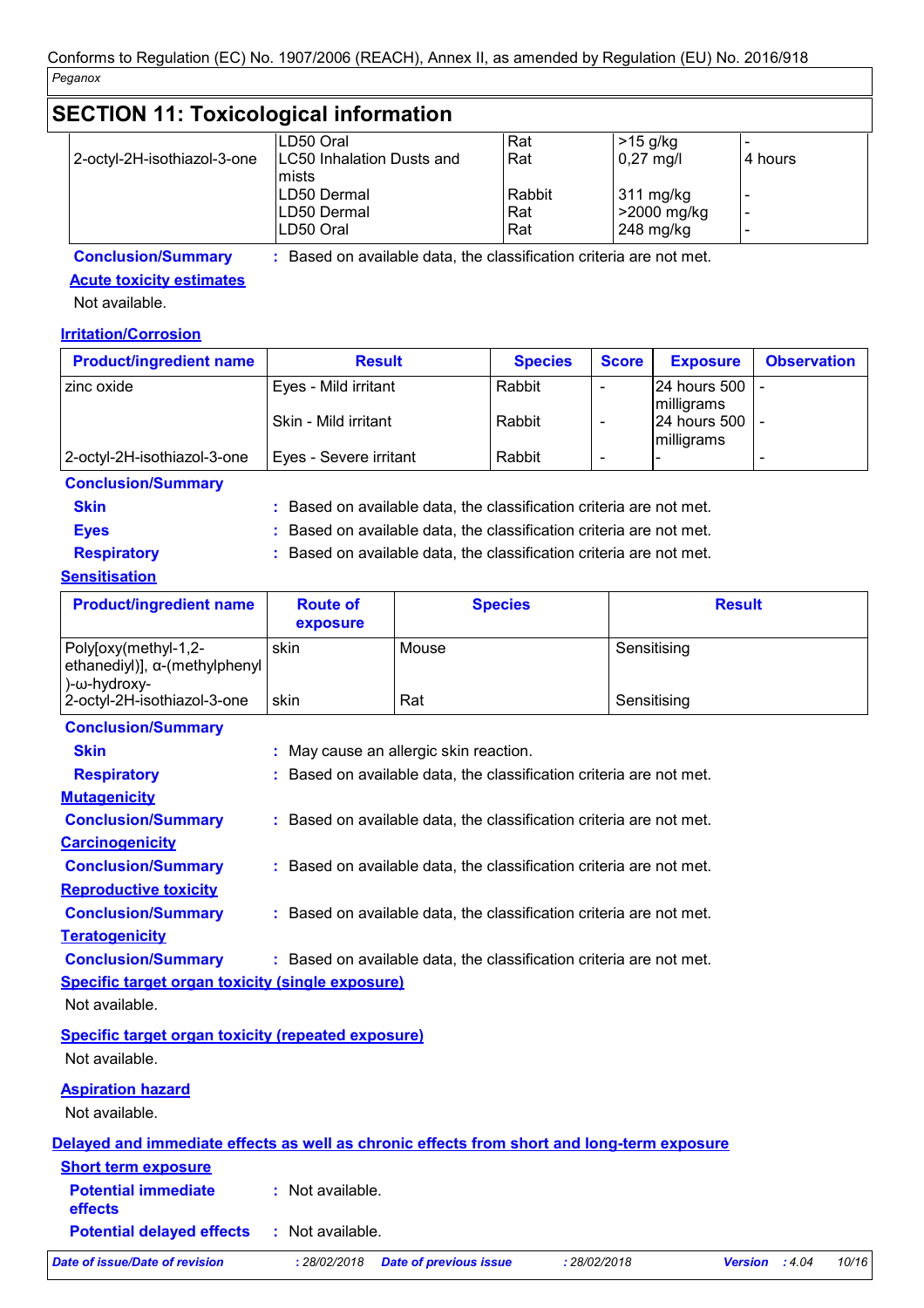## **SECTION 11: Toxicological information**

| <b>Long term exposure</b>                    |                                                                                                          |
|----------------------------------------------|----------------------------------------------------------------------------------------------------------|
| <b>Potential immediate</b><br><b>effects</b> | $:$ Not available.                                                                                       |
| <b>Potential delayed effects</b>             | : Not available.                                                                                         |
| <b>Potential chronic health effects</b>      |                                                                                                          |
| Not available.                               |                                                                                                          |
| <b>Conclusion/Summary</b>                    | : Based on available data, the classification criteria are not met.                                      |
| <b>General</b>                               | : Once sensitized, a severe allergic reaction may occur when subsequently exposed<br>to very low levels. |
| <b>Carcinogenicity</b>                       | : No known significant effects or critical hazards.                                                      |
| <b>Mutagenicity</b>                          | : No known significant effects or critical hazards.                                                      |
| <b>Teratogenicity</b>                        | : No known significant effects or critical hazards.                                                      |
| <b>Developmental effects</b>                 | : No known significant effects or critical hazards.                                                      |
| <b>Fertility effects</b>                     | : No known significant effects or critical hazards.                                                      |
| <b>Other information</b>                     | : Not available.                                                                                         |

## **SECTION 12: Ecological information**

#### **12.1 Toxicity**

There are no data available on the mixture itself. Do not allow to enter drains or watercourses.

The mixture has been assessed following the summation method of the CLP Regulation (EC) No 1272/2008 and is classified for eco-toxicological properties accordingly. See Sections 2 and 3 for details.

| <b>Product/ingredient name</b> | <b>Result</b>                                  | <b>Species</b>                        | <b>Exposure</b> |
|--------------------------------|------------------------------------------------|---------------------------------------|-----------------|
| trizinc bis(orthophosphate)    | Acute EC50 5,7 mg/l                            | Daphnia spec. - ceriodaphnia<br>dubia | 48 hours        |
|                                | Acute IC50 1,87 mg/l                           | Algae - selenastrum<br>capricornutum  | 72 hours        |
| 2-octyl-2H-isothiazol-3-one    | Acute EC50 0,32 to 0,834 mg/l Fresh<br>water   | Daphnia spec. - Daphnia magna         | 148 hours       |
|                                | Acute IC50 0,084 mg/l                          | Algae                                 | 72 hours        |
|                                | Acute LC50 0,14 to 0,202 mg/l Fresh<br>water   | Fish - Pimephales promelas            | 196 hours       |
|                                | Acute LC50 0,0655 to 0,104 mg/l<br>Fresh water | Fish                                  | 96 hours        |

**Conclusion/Summary :** Harmful to aquatic life with long lasting effects.

#### **12.2 Persistence and degradability**

| <b>Product/ingredient name</b>                                                | Test                              | <b>Result</b>                                                                  | <b>Dose</b>                              | <b>Inoculum</b>  |
|-------------------------------------------------------------------------------|-----------------------------------|--------------------------------------------------------------------------------|------------------------------------------|------------------|
| Poly[oxy(methyl-1,2-<br>ethanediyl)], α-(methylphenyl<br>$)-\omega$ -hydroxy- | OECD 301F                         | 80 to 90 % - Readily - 28 days  -                                              |                                          | Activated sludge |
| 2-octyl-2H-isothiazol-3-one                                                   | OECD 309<br>OECD 303A<br>OECD 309 | 90 % - Readily - 4 days<br>>80 % - Readily - 4 days<br>50 % - Readily - 2 days | $0,01$ to 0,1 mg/l<br>$0,01$ to 0,1 mg/l |                  |
| <b>Conclusion/Summary</b>                                                     |                                   | : According to EC criteria: Expected to be inherently biodegradable            |                                          |                  |

| <b>Product/ingredient name</b>        | <b>Aquatic half-life</b> | <b>Photolysis</b> | Biodegradability |
|---------------------------------------|--------------------------|-------------------|------------------|
| Poly[oxy(methyl-1,2-                  |                          |                   | l Readilv        |
| ethanediyl)], $\alpha$ -(methylphenyl |                          |                   |                  |
| )-ω-hydroxγ-                          |                          |                   |                  |
| 2-octyl-2H-isothiazol-3-one           | Fresh water 2 days, 20°C |                   | l Readilv        |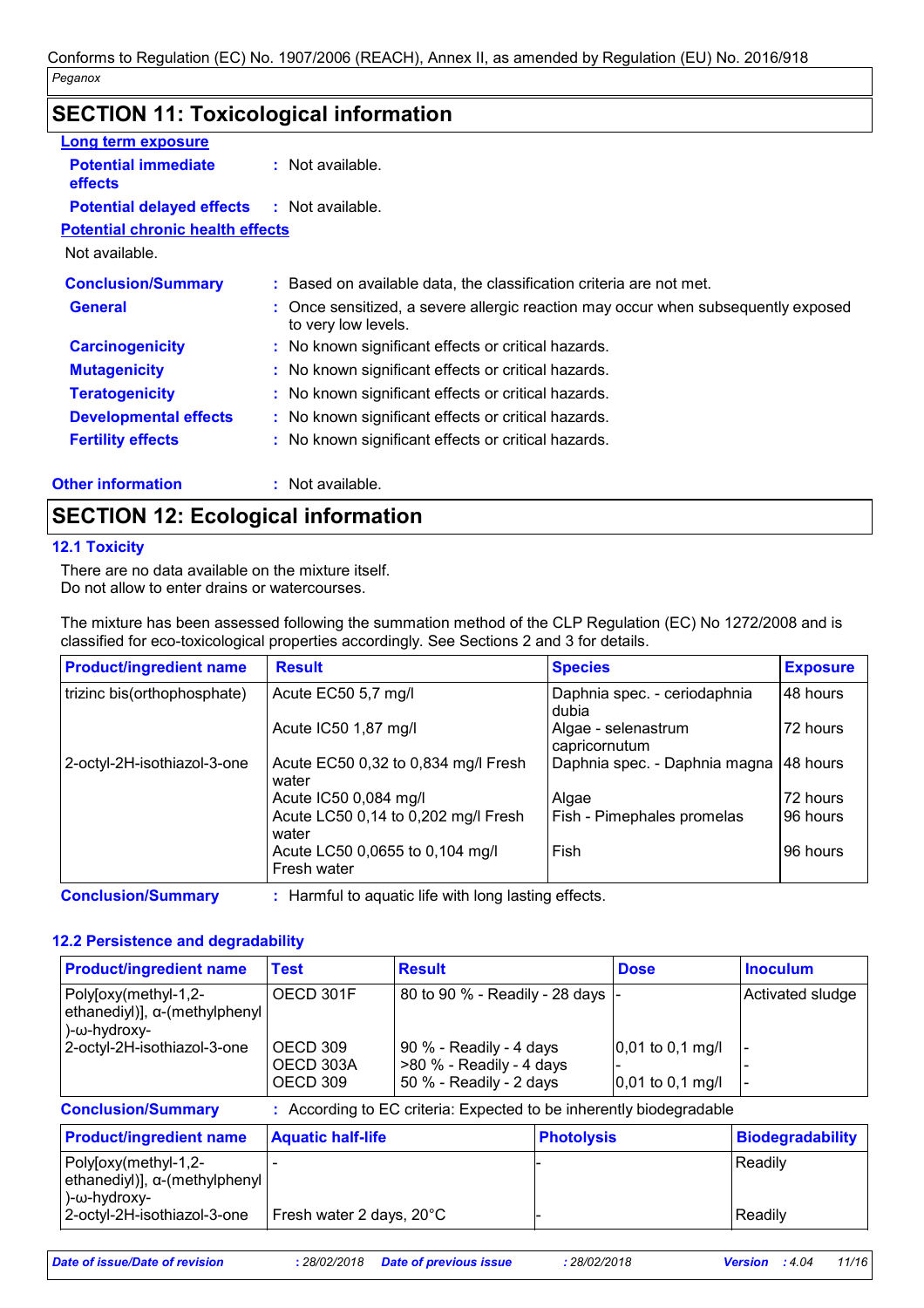### **SECTION 12: Ecological information**

#### **12.3 Bioaccumulative potential**

| <b>Product/ingredient name</b> | $\mathsf{LogP}_\mathsf{ow}$ | <b>BCF</b> | <b>Potential</b> |
|--------------------------------|-----------------------------|------------|------------------|
| trizinc bis(orthophosphate)    | $\overline{\phantom{0}}$    | 60960      | high             |
| -2, Poly[oxy(methyl-1,2        | 2,78                        |            | low              |
| ethanediyl)], α-(methylphenyl  |                             |            |                  |
| )-ω-hydroxy-                   |                             |            |                  |
| zinc oxide                     |                             | 60960      | high             |
| 2-octyl-2H-isothiazol-3-one    | l 2.9                       |            | low              |

| <b>12.4 Mobility in soil</b>                            |                  |
|---------------------------------------------------------|------------------|
| <b>Soil/water partition</b><br><b>coefficient (Koc)</b> | : Not available. |
| <b>Mobility</b>                                         | : Not available. |

| 12.5 Results of PBT and vPvB assessment |                   |  |
|-----------------------------------------|-------------------|--|
| <b>PBT</b>                              | : Not applicable. |  |
| <b>vPvB</b>                             | : Not applicable. |  |

| <b>12.6 Other adverse effects</b> | No known significant effects or critical hazards. |
|-----------------------------------|---------------------------------------------------|
|-----------------------------------|---------------------------------------------------|

### **SECTION 13: Disposal considerations**

The information in this section contains generic advice and guidance.

#### **13.1 Waste treatment methods**

#### **Hazardous waste :** Yes. **Methods of disposal : Product** : The generation of waste should be avoided or minimised wherever possible. Disposal of this product, solutions and any by-products should at all times comply with the requirements of environmental protection and waste disposal legislation and any regional local authority requirements. Dispose of surplus and nonrecyclable products via a licensed waste disposal contractor. Waste should not be disposed of untreated to the sewer unless fully compliant with the requirements of all authorities with jurisdiction. : Do not allow to enter drains or watercourses. Dispose of according to all federal, state and local applicable regulations. If this product is mixed with other wastes, the original waste product code may no longer apply and the appropriate code should be assigned. For further information, contact your local waste authority. **Disposal considerations :**

#### **European waste catalogue (EWC)**

The European Waste Catalogue classification of this product, when disposed of as waste, is:

| <b>Waste code</b>              | <b>Waste designation</b>                                                                                                                                                                                                                                                                                                                |  |  |  |
|--------------------------------|-----------------------------------------------------------------------------------------------------------------------------------------------------------------------------------------------------------------------------------------------------------------------------------------------------------------------------------------|--|--|--|
| 08 01 15*                      | aqueous sludges containing paint or varnish containing organic solvents or other<br>hazardous substances                                                                                                                                                                                                                                |  |  |  |
| <b>Packaging</b>               |                                                                                                                                                                                                                                                                                                                                         |  |  |  |
| <b>Methods of disposal</b>     | : The generation of waste should be avoided or minimised wherever possible. Waste<br>packaging should be recycled. Incineration or landfill should only be considered<br>when recycling is not feasible.                                                                                                                                |  |  |  |
| <b>Disposal considerations</b> | : Using information provided in this safety data sheet, advice should be obtained from<br>the relevant waste authority on the classification of empty containers.<br>Empty containers must be scrapped or reconditioned.<br>Dispose of containers contaminated by the product in accordance with local or<br>national legal provisions. |  |  |  |
| Date of issue/Date of revision | <b>Date of previous issue</b><br>: 28/02/2018<br>: 28/02/2018<br>12/16<br><b>Version</b><br>: 4.04                                                                                                                                                                                                                                      |  |  |  |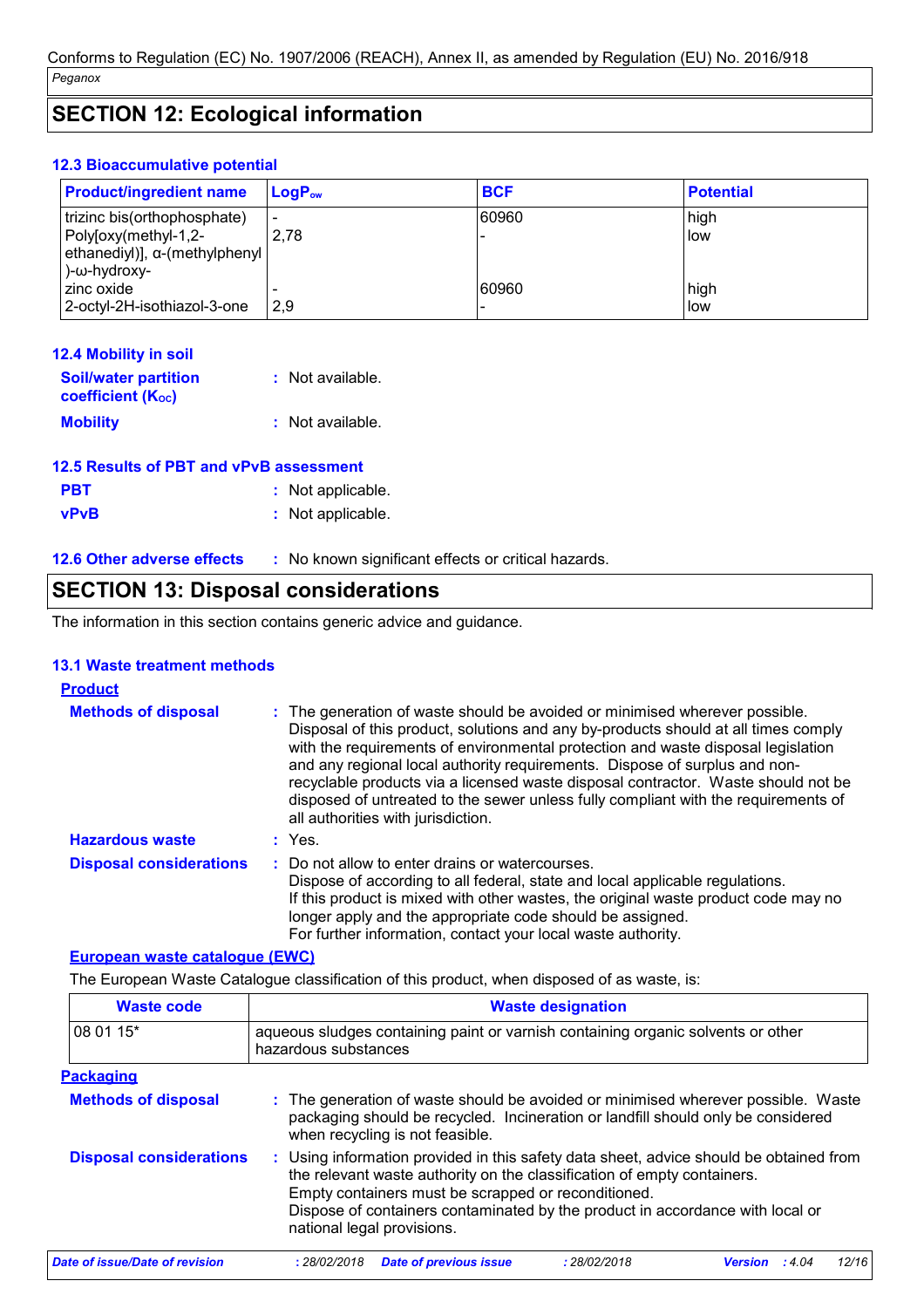### **SECTION 13: Disposal considerations**

**Special precautions :** This material and its container must be disposed of in a safe way. Care should be taken when handling emptied containers that have not been cleaned or rinsed out. Empty containers or liners may retain some product residues. Avoid dispersal of spilt material and runoff and contact with soil, waterways, drains and sewers.

## **SECTION 14: Transport information**

|                                           | <b>ADR/RID</b>                                                                              | <b>ADN</b>                                                                                  | <b>IMDG</b>                                                                                                               | <b>IATA</b>                                                                                                                                                                                                                                                                                                                               |
|-------------------------------------------|---------------------------------------------------------------------------------------------|---------------------------------------------------------------------------------------------|---------------------------------------------------------------------------------------------------------------------------|-------------------------------------------------------------------------------------------------------------------------------------------------------------------------------------------------------------------------------------------------------------------------------------------------------------------------------------------|
| 14.1 UN number                            | <b>UN 3082</b>                                                                              | <b>UN 3082</b>                                                                              | <b>UN 3082</b>                                                                                                            | <b>UN 3082</b>                                                                                                                                                                                                                                                                                                                            |
| 14.2 UN proper<br>shipping name           | Environmentally<br>hazardous substance,<br>liquid, n.o.s.[ trizinc bis<br>(orthophosphate)] | Environmentally<br>hazardous substance,<br>liquid, n.o.s. [trizinc bis<br>(orthophosphate)] | Environmentally<br>hazardous substance,<br>liquid, n.o.s. [trizinc bis<br>(orthophosphate)]                               | Environmentally<br>hazardous substance,<br>liquid, n.o.s. [trizinc bis<br>(orthophosphate)]                                                                                                                                                                                                                                               |
| <b>14.3 Transport</b><br>hazard class(es) | $\boldsymbol{9}$<br>L                                                                       | 9<br>$\bigstar$                                                                             | 9<br>$\bigstar$                                                                                                           | 9                                                                                                                                                                                                                                                                                                                                         |
| 14.4 Packing<br>group                     | $\mathbf{III}$                                                                              | $\mathbf{III}$                                                                              | $\mathbf{III}$                                                                                                            | III                                                                                                                                                                                                                                                                                                                                       |
| 14.5<br><b>Environmental</b><br>hazards   | Yes.                                                                                        | Yes.                                                                                        | Yes.                                                                                                                      | Yes.                                                                                                                                                                                                                                                                                                                                      |
| <b>Additional</b><br><b>information</b>   | Remarks:<br>$(5L:)$ Exempted<br>ADR Tunnel code: (E)                                        |                                                                                             | <b>Emergency</b><br>schedules (EmS):<br>$F-A + S-F$<br>Marine pollutant (P)<br><b>Remarks:</b><br>$( \leq 5L: )$ Exempted | Passenger and<br><b>Cargo Aircraft</b><br>Quantity limitation:<br>450L<br>Packaging<br>instructions: 964<br><b>Cargo Aircraft Only</b><br>Quantity limitation:<br>450L<br>Packaging<br>instructions: 964<br><b>Limited Quantities -</b><br><b>Passenger Aircraft</b><br>Quantity limitation: 30<br>Kg<br>Packaging<br>instructions: Y 964 |

**14.6 Special precautions for : Transport within user's premises:** always transport in closed containers that are **user** upright and secure. Ensure that persons transporting the product know what to do in the event of an accident or spillage.

### **SECTION 15: Regulatory information**

**15.1 Safety, health and environmental regulations/legislation specific for the substance or mixture EU Regulation (EC) No. 1907/2006 (REACH)**

**Annex XIV - List of substances subject to authorisation**

**Annex XIV**

None of the components are listed.

**Substances of very high concern**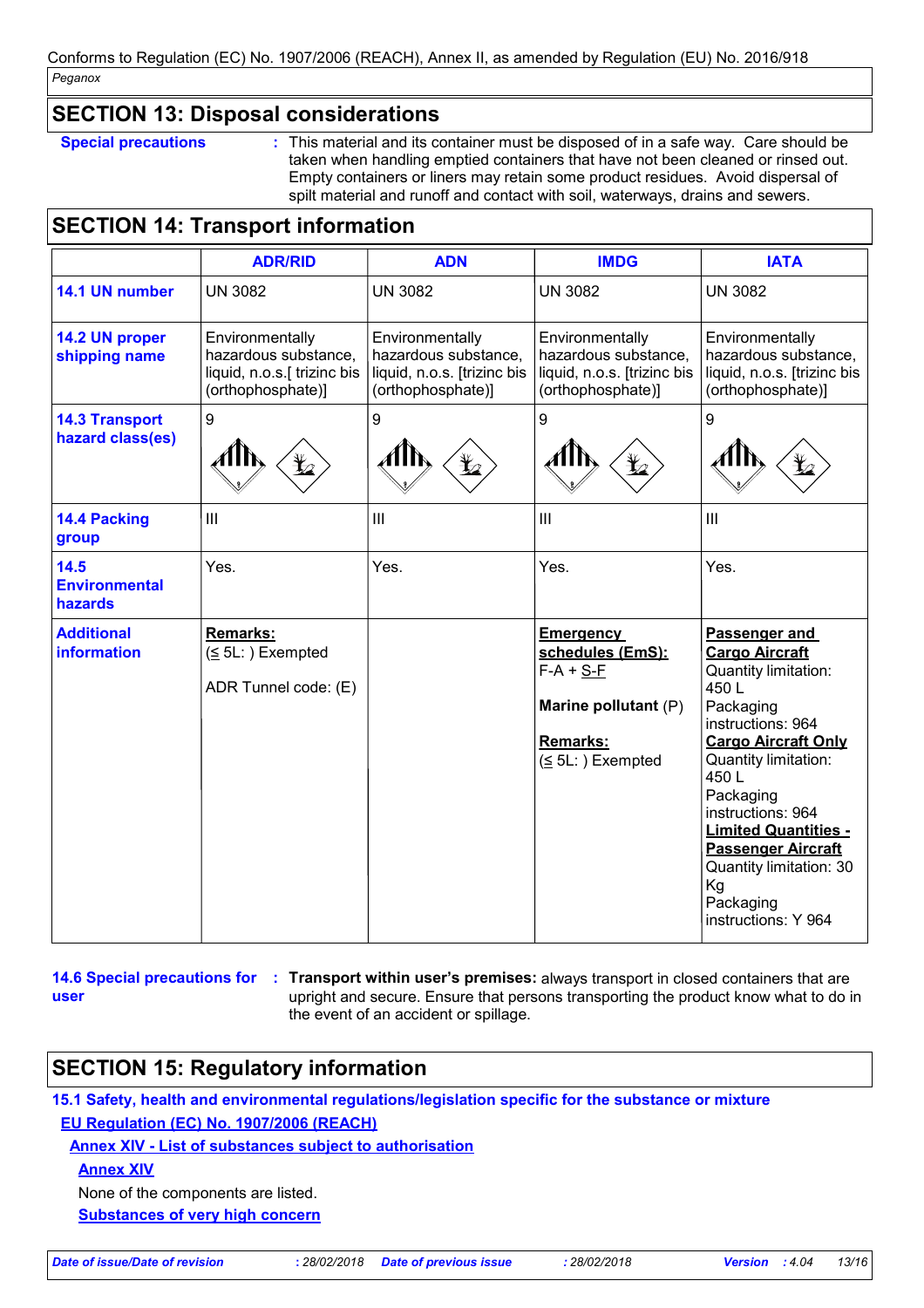## **SECTION 15: Regulatory information**

| None of the components are listed.<br><b>Annex XVII - Restrictions</b><br>: Not applicable.<br>on the manufacture,<br>placing on the market<br>and use of certain                      |                                                                                                                                                                                                                                                              |
|----------------------------------------------------------------------------------------------------------------------------------------------------------------------------------------|--------------------------------------------------------------------------------------------------------------------------------------------------------------------------------------------------------------------------------------------------------------|
|                                                                                                                                                                                        |                                                                                                                                                                                                                                                              |
|                                                                                                                                                                                        |                                                                                                                                                                                                                                                              |
|                                                                                                                                                                                        |                                                                                                                                                                                                                                                              |
|                                                                                                                                                                                        |                                                                                                                                                                                                                                                              |
| dangerous substances,                                                                                                                                                                  |                                                                                                                                                                                                                                                              |
| mixtures and articles                                                                                                                                                                  |                                                                                                                                                                                                                                                              |
| <b>Other EU regulations</b>                                                                                                                                                            |                                                                                                                                                                                                                                                              |
| <b>VOC</b><br>product label and/or technical data sheet for further information.                                                                                                       | : The provisions of Directive 2004/42/EC on VOC apply to this product. Refer to the                                                                                                                                                                          |
| : $2004/42/EC - ILA/i$ : 140g/l (2010). <= 15g/l VOC.<br><b>VOC for Ready-for-Use</b><br><b>Mixture</b>                                                                                |                                                                                                                                                                                                                                                              |
| <b>Europe inventory</b><br>: All components are listed or exempted.                                                                                                                    |                                                                                                                                                                                                                                                              |
| Ozone depleting substances (1005/2009/EU)                                                                                                                                              |                                                                                                                                                                                                                                                              |
| Not listed.                                                                                                                                                                            |                                                                                                                                                                                                                                                              |
| <b>Prior Informed Consent (PIC) (649/2012/EU)</b>                                                                                                                                      |                                                                                                                                                                                                                                                              |
| Not listed.                                                                                                                                                                            |                                                                                                                                                                                                                                                              |
| <b>Seveso Directive</b>                                                                                                                                                                |                                                                                                                                                                                                                                                              |
| This product is controlled under the Seveso Directive.                                                                                                                                 |                                                                                                                                                                                                                                                              |
| <b>Danger criteria</b>                                                                                                                                                                 |                                                                                                                                                                                                                                                              |
| <b>Category</b>                                                                                                                                                                        |                                                                                                                                                                                                                                                              |
|                                                                                                                                                                                        |                                                                                                                                                                                                                                                              |
| E <sub>2</sub>                                                                                                                                                                         |                                                                                                                                                                                                                                                              |
| <b>National regulations</b>                                                                                                                                                            |                                                                                                                                                                                                                                                              |
| <b>Industrial use</b><br>to the use of this product at work.                                                                                                                           | : The information contained in this safety data sheet does not constitute the user's<br>own assessment of workplace risks, as required by other health and safety<br>legislation. The provisions of the national health and safety at work regulations apply |
| <b>References</b><br>: EH40/2005 Workplace exposure limits<br>Regulation (EU) No. 2016/918                                                                                             | Conforms to Regulation (EC) No. 1907/2006 (REACH), Annex II, as amended by                                                                                                                                                                                   |
| <b>International regulations</b>                                                                                                                                                       |                                                                                                                                                                                                                                                              |
| <b>Chemical Weapon Convention List Schedules I, II &amp; III Chemicals</b>                                                                                                             |                                                                                                                                                                                                                                                              |
| Not listed.                                                                                                                                                                            |                                                                                                                                                                                                                                                              |
| <b>Montreal Protocol (Annexes A, B, C, E)</b>                                                                                                                                          |                                                                                                                                                                                                                                                              |
| Not listed.                                                                                                                                                                            |                                                                                                                                                                                                                                                              |
|                                                                                                                                                                                        |                                                                                                                                                                                                                                                              |
| <b>Stockholm Convention on Persistent Organic Pollutants</b><br>Not listed.                                                                                                            |                                                                                                                                                                                                                                                              |
| <b>Rotterdam Convention on Prior Informed Consent (PIC)</b>                                                                                                                            |                                                                                                                                                                                                                                                              |
| Not listed.                                                                                                                                                                            |                                                                                                                                                                                                                                                              |
|                                                                                                                                                                                        |                                                                                                                                                                                                                                                              |
|                                                                                                                                                                                        |                                                                                                                                                                                                                                                              |
| Not listed.                                                                                                                                                                            |                                                                                                                                                                                                                                                              |
| : 3209100                                                                                                                                                                              |                                                                                                                                                                                                                                                              |
| : Y470-40TY-U00F-RMF6                                                                                                                                                                  |                                                                                                                                                                                                                                                              |
|                                                                                                                                                                                        |                                                                                                                                                                                                                                                              |
| <b>International lists</b>                                                                                                                                                             |                                                                                                                                                                                                                                                              |
| <b>UNECE Aarhus Protocol on POPs and Heavy Metals</b><br><b>CN code</b><br><b>UFI Code</b><br><b>National inventory</b><br><b>Australia</b><br>: At least one component is not listed. |                                                                                                                                                                                                                                                              |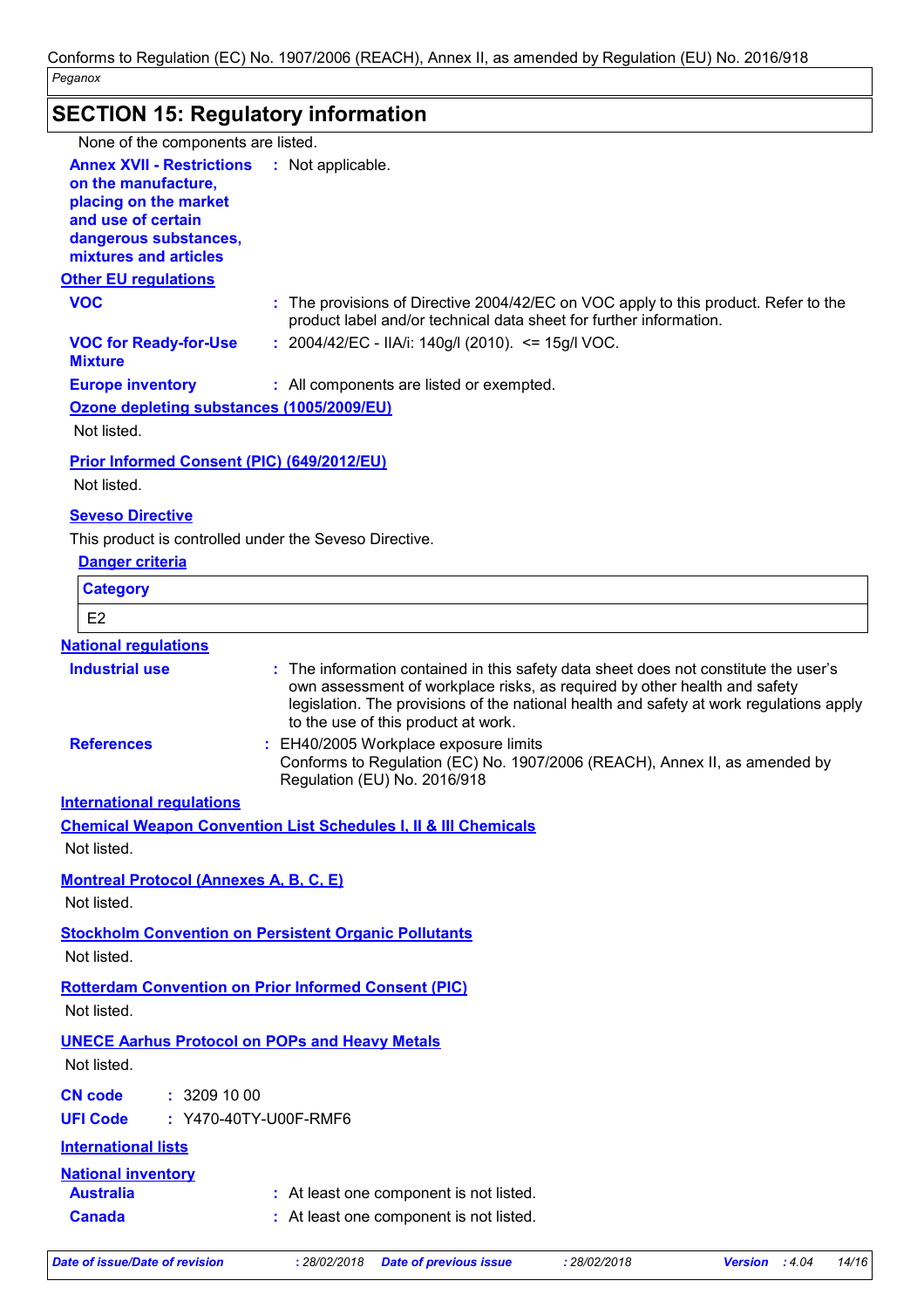### **SECTION 15: Regulatory information**

| <b>China</b>                                   | : At least one component is not listed.                                                                               |
|------------------------------------------------|-----------------------------------------------------------------------------------------------------------------------|
| <b>Japan</b>                                   | <b>Japan inventory (ENCS):</b> At least one component is not listed.<br>÷.<br>Japan inventory (ISHL): Not determined. |
| <b>Malaysia</b>                                | : Not determined.                                                                                                     |
| <b>New Zealand</b>                             | : Not determined.                                                                                                     |
| <b>Philippines</b><br><b>Republic of Korea</b> | : At least one component is not listed.<br>: At least one component is not listed.                                    |
| <b>Taiwan</b>                                  | : At least one component is not listed.                                                                               |
| <b>Turkey</b>                                  | : Not determined.                                                                                                     |
| <b>United States</b>                           | : All components are listed or exempted.                                                                              |
|                                                |                                                                                                                       |

## **15.2 Chemical safety**

**:** No Chemical Safety Assessment has been carried out.

**assessment**

### **SECTION 16: Other information**

Indicates information that has changed from previously issued version.

| <b>Abbreviations and</b><br>acronyms | $:$ ATE = Acute Toxicity Estimate<br>CLP = Classification, Labelling and Packaging Regulation [Regulation (EC) No.<br>1272/2008]<br>DMEL = Derived Minimal Effect Level<br>DNEL = Derived No Effect Level<br>EUH statement = CLP-specific Hazard statement<br>PBT = Persistent, Bioaccumulative and Toxic<br>PNEC = Predicted No Effect Concentration |
|--------------------------------------|-------------------------------------------------------------------------------------------------------------------------------------------------------------------------------------------------------------------------------------------------------------------------------------------------------------------------------------------------------|
|                                      | <b>RRN = REACH Registration Number</b><br>vPvB = Very Persistent and Very Bioaccumulative                                                                                                                                                                                                                                                             |

#### **Procedure used to derive the classification according to Regulation (EC) No. 1272/2008 [CLP/GHS]**

| <b>Classification</b>   | <b>Justification</b> |
|-------------------------|----------------------|
| Skin Sens. 1B, H317     | Expert judgment      |
| Aquatic Chronic 2, H411 | Expert judgment      |

#### **Full text of H-phrases referred to in sections 2 and 3**

| <b>Full text of abbreviated H</b>   | H301                                          | Toxic if swallowed.                                   |
|-------------------------------------|-----------------------------------------------|-------------------------------------------------------|
| <b>statements</b>                   | H311                                          | Toxic in contact with skin.                           |
|                                     | H314                                          | Causes severe skin burns and eye damage.              |
|                                     | H317                                          | May cause an allergic skin reaction.                  |
|                                     | H318                                          | Causes serious eye damage.                            |
|                                     | H330                                          | Fatal if inhaled.                                     |
|                                     | H400                                          |                                                       |
|                                     |                                               | Very toxic to aquatic life.                           |
|                                     | H410                                          | Very toxic to aquatic life with long lasting effects. |
|                                     | H411                                          | Toxic to aquatic life with long lasting effects.      |
| <b>Full text of classifications</b> | Acute Tox. 2, H330                            | <b>ACUTE TOXICITY (inhalation) - Category 2</b>       |
| [CLP/GHS]                           | Acute Tox. 3, H301                            | <b>ACUTE TOXICITY (oral) - Category 3</b>             |
|                                     | Acute Tox. 3, H311                            | ACUTE TOXICITY (dermal) - Category 3                  |
|                                     | Aquatic Acute 1, H400                         | SHORT-TERM (ACUTE) AQUATIC HAZARD - Category          |
|                                     |                                               |                                                       |
|                                     | Aquatic Chronic 1, H410                       | LONG-TERM (CHRONIC) AQUATIC HAZARD -                  |
|                                     |                                               | Category 1                                            |
|                                     | Aquatic Chronic 2, H411                       | LONG-TERM (CHRONIC) AQUATIC HAZARD -                  |
|                                     |                                               | Category 2                                            |
|                                     | Eye Dam. 1, H318                              | SERIOUS EYE DAMAGE/EYE IRRITATION - Category 1        |
|                                     | Skin Corr. 1B, H314                           | SKIN CORROSION/IRRITATION - Category 1B               |
|                                     | Skin Sens. 1A, H317                           | SKIN SENSITISATION - Category 1A                      |
|                                     | Skin Sens. 1B, H317                           | SKIN SENSITISATION - Category 1B                      |
| Date of printing                    | : 28/02/2018                                  |                                                       |
| Date of issue/Date of revision      | <b>Date of previous issue</b><br>: 28/02/2018 | 15/16<br>: 28/02/2018<br><b>Version</b> : $4.04$      |